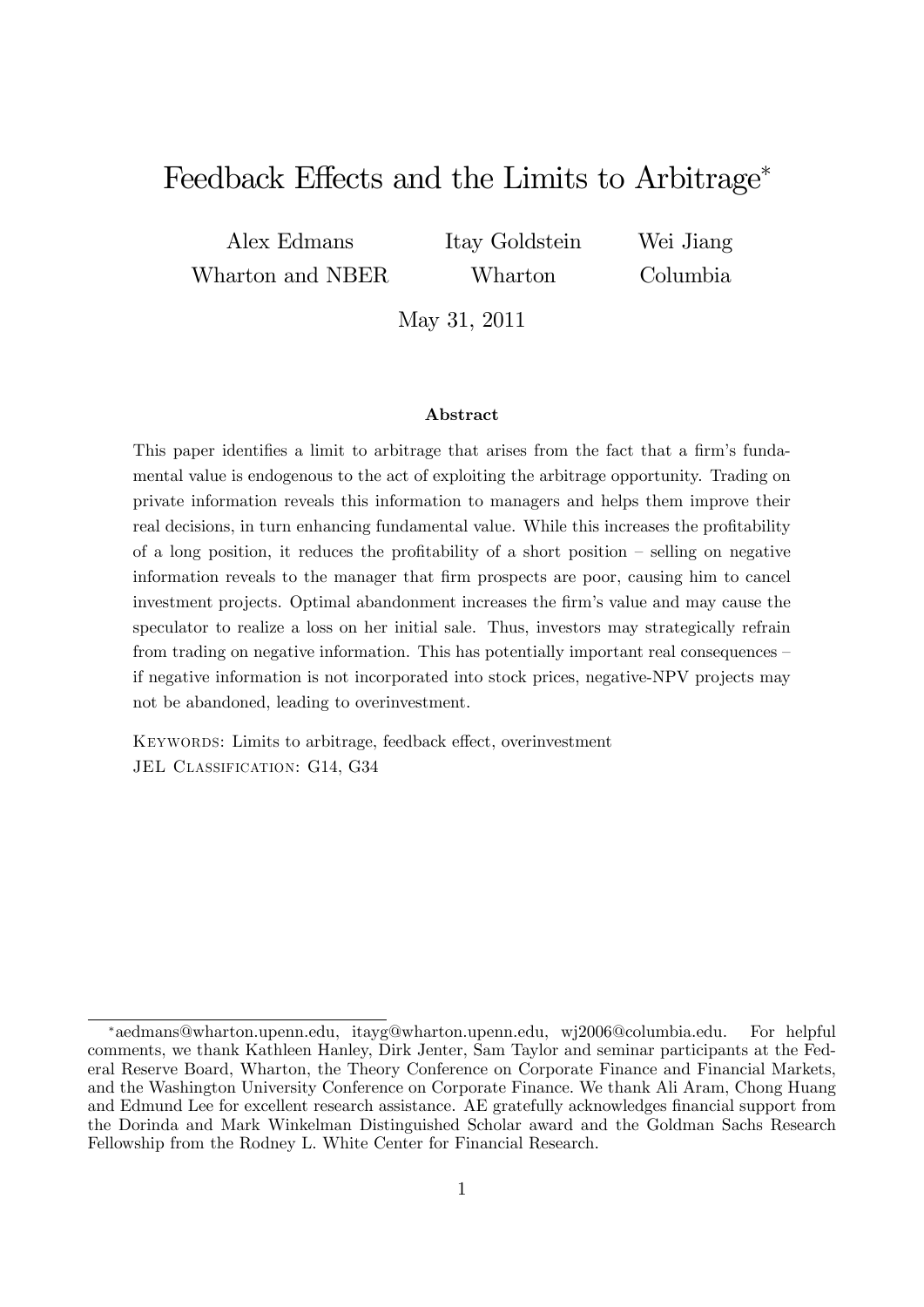### 1 Introduction

Whether financial markets are informationally efficient is one of the most hotly-contested debates in finance. Proponents of market efficiency argue that profit opportunities in the financial market will lead speculators to trade in a way that eliminates any mispricing. For example, if speculators have negative information about a stock, and this information is not reflected in the price, they will find it profitable to sell the stock. This will push down the price, causing it to reflect speculators' information. However, a sizable literature identifies various limits to arbitrage, which may deter speculators from trading on their information.<sup>1</sup> For example, De Long, Shleifer, Summers, and Waldmann (1990) and Shleifer and Vishny (1997) show that the slow convergence of price to fundamental value may render arbitrage activities too risky. This in turn dissuades trading if the speculator has a short horizon, which may in turn arise from informational asymmetries with her own investors. Other explanations for limited arbitrage rely on market frictions such as short-sales constraints. All of these mechanisms treat the firm's fundamental value as exogenous and rely on market imperfections to explain why speculators will not drive the price towards fundamental value. Thus, as financial markets develop, these limits to arbitrage may weaken.

In this paper, we identify a quite different limit to arbitrage, which does not rely on market imperfections and thus may not attenuate with the development of financial markets. Instead, our mechanism stems from the fact that the value of the asset being arbitraged is endogenous to the act of exploiting the arbitrage – it depends on speculators' trading behavior and market prices. The argument is based on the idea that, by trading, speculators cause prices to move, which in turn reveals information to decision makers on the real side of the economy (such as managers, board members, capital providers, employees, customers, and regulators). These decision makers then take actions based on the information revealed in the price, and these actions change the underlying value of the asset. This may make the initial trading unprofitable, deterring it from occurring in the first place.

To fix ideas, consider the following example. Suppose that a firm (acquirer) announces an acquisition of another firm (target). Also assume that some speculators conducted some analysis suggesting that this acquisition will be value-destructive. Traditional theory suggests that these speculators should sell the stock of the acquirer, attempting to profit from (what they believe is) the low underlying value resulting from the upcoming acquisition. However, large-scale selling in the Önancial market will convey to the acquirer that speculators believe the acquisition is a bad idea. As a result, the acquirer may end up cancelling the acquisition. In turn, cancellation of a bad acquisition will boost the value of the firm, thus causing the speculator to suffer a loss on her short position. Put differently, the acquirer's decision to cancel the acquisition means that the negative information possessed by speculators is no longer relevant, and hence they should not trade on it. Thus, the information ends up not being reflected in the price.

<sup>&</sup>lt;sup>1</sup>This notion of "arbitrage" is broader than the traditional textbook notion of risk-free arbitrage from trading two identical securities. Here, we use "arbitrage" to refer to investors trading on their private information.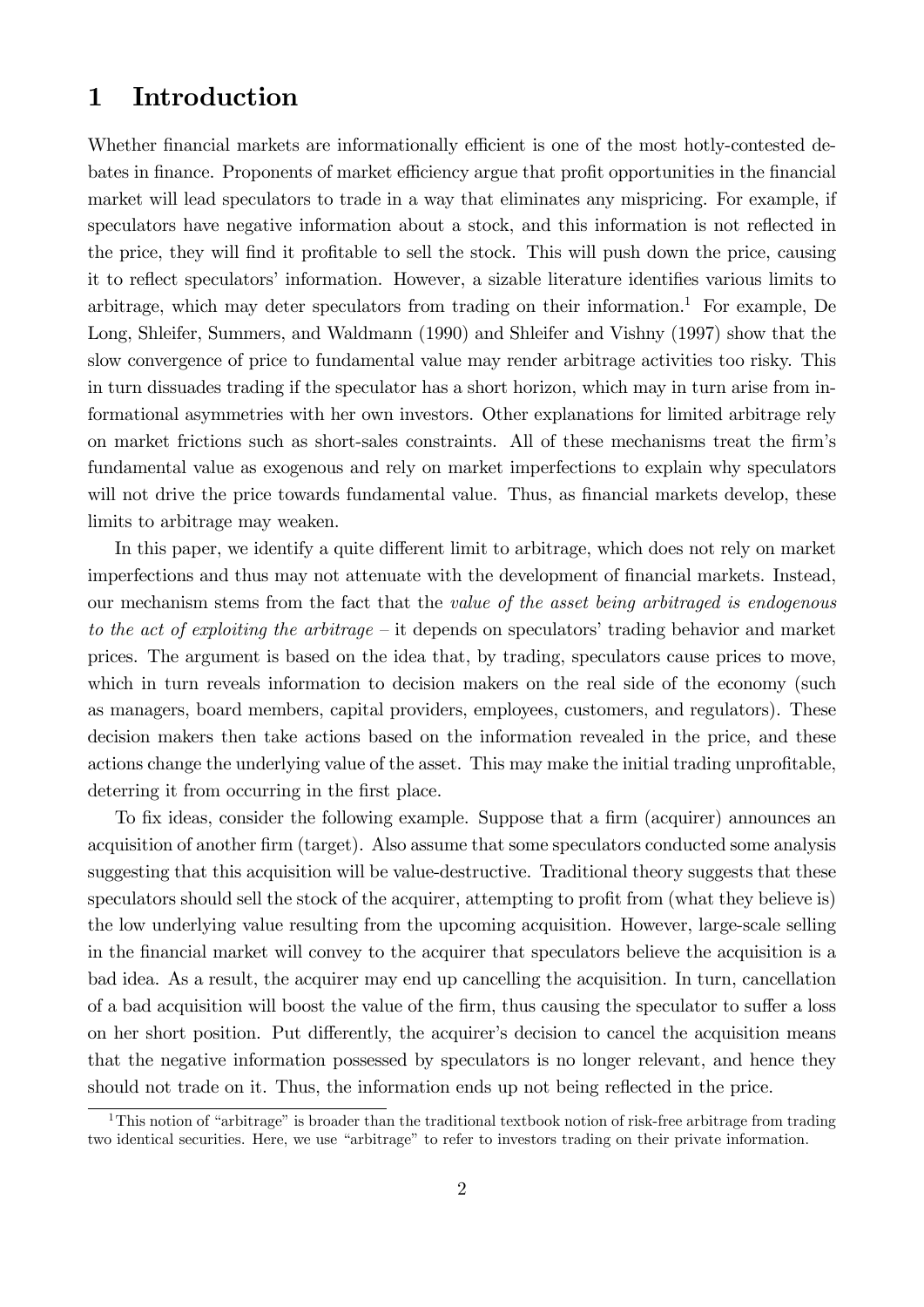Our mechanism is based on the presence of a feedback effect from the financial market to real economic decisions. A common perception is that managers know more about their own firms than outsiders (e.g. Myers and Majluf  $(1984)$ ). While this is likely plausible for internal information about the Örm in isolation, optimal managerial decisions also depend on external information (such as market demand for a firm's products, or potential synergies with a target) about which outsiders may be more informed. Even for internal information, while the manager is likely more informed than any individual investor, the stock market aggregates information from millions of investors who may collectively know more than the manager (Hayek (1945).) A classic example of how information from the stock market shapes managerial decisions is Coca-Colaís attempted acquisition of Quaker Oats in 2000. On November 20, 2000, the Wall Street Journal reported that Coca-Cola was in talks to acquire Quaker Oats. Shortly thereafter, Coca-Cola confirmed such discussions. The market reacted negatively, sending Coca-Cola's shares down almost 8% on November 20th, and more than 2% on November 21st. Coca-Cola management brought the deal to its board on November 21st, and the board rejected the acquisition later that evening. The following day, Coca-Colaís shares rebounded almost 8%. Thus, speculators who had short-sold on the initial merger announcement, based on the belief that the acquisition would destroy value, may have ended up losing money  $-$  precisely the effect modeled by this paper. In the same context, Luo (2005) provides large-sample evidence that acquisitions are more likely to be cancelled if the market reacts negatively to them, and that the effect is more pronounced when the acquirer is more likely to have something to learn from the market. More broadly, Chen, Goldstein, and Jiang (2007) show that the sensitivity of investment to price is higher when the price contains more private information not known to managers. Edmans, Goldstein, and Jiang (2011) demonstrate that a firm's market price a§ects the likelihood that it becomes a takeover target, which may arise because potential acquirers learn from the market price. Moreover, our model can apply to corrective actions undertaken by stakeholders other than the manager, who likely have less information than the manager and may be more reliant on information held by outsiders. Examples include managerial replacement (undertaken by the board, or by shareholders who lobby the board), and a disciplinary takeover (undertaken by an acquirer).

An important aspect of our theory is that it generates asymmetry between trading on negative information and trading on positive information. The feedback effect generates an equilibrium where speculators trade on positive news but do not trade on negative news. Yet, it does not give rise to the opposite equilibrium, where speculators trade on negative news only. The intuition is as follows. When speculators trade on information, they improve the efficiency of the firm's decisions  $-$  regardless of the direction of their trade. If the speculator has positive information on a firm's prospects, trading on it will reveal to the manager that investment is profitable. This will in turn cause the firm to invest more, thus increasing its value. If the speculator has negative information, trading on it will reveal to the manager that investment is unprofitable. This will in turn cause the firm to invest less, also increasing its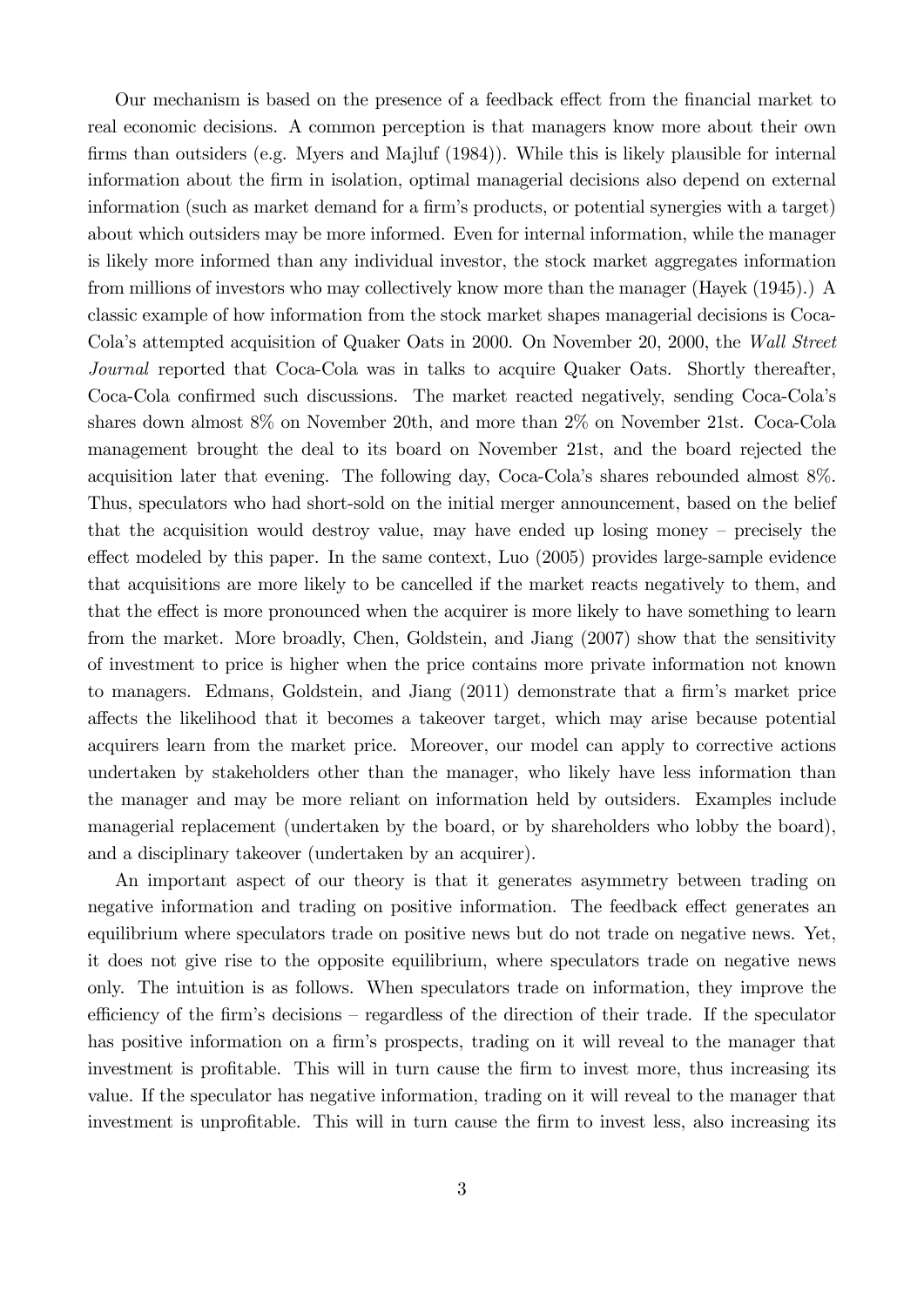value as contraction is the correct decision. When a speculator buys and takes a long position in a firm, he benefits further from increasing its value via the feedback effect. By contrast, when he sells and takes a short position, he loses from increasing the firm's value via the feedback effect.

Even though the speculator's trading behavior is asymmetric, it is not automatic that the impact on prices is asymmetric. The market maker is fully rational and takes into account the fact that the speculator buys on positive information and does not trade on negative information. Thus, he adjusts his pricing function accordingly. Therefore, it may seem that negative information will be impounded in prices to the same degree as positive information – even though it may lead to a neutral rather than negative order flow, the market maker knows that a neutral order flow can stem from the speculator having negative information but choosing not to trade, and may decrease the price accordingly. By contrast, we show that the asymmetry in trading behavior does translate into asymmetry in price impact, despite the rationality of the market maker. The crux is that the market maker cannot distinguish the case of a speculator who has negative information but chooses to withhold it, from the case in which the speculator is absent (i.e. there is no information). Thus, a neutral order flow does not lead to a large stock price decrease, and so negative information has a smaller effect on prices. Indeed, Hong, Lim, and Stein (2000) show empirically that bad news is incorporated in prices more slowly than good news. They speculate that this arises because it is firm management that possesses value-relevant information, and they will publicize it more enthusiastically for favorable than unfavorable information. Our paper presents a formal model that offers an alternative explanation. Here, key information is held by a firm's investors rather than its managers, who "publicize" it not through public news releases, but by trading on it. They also choose to disseminate good news more readily than bad news, but for different reasons from firm management, i.e., because of the feedback effect.

The asymmetry of our effect may generate important real consequences. Since negative information is not incorporated into prices, it does not ináuence management decisions. Thus, while positive-NPV projects will be encouraged, some negative-NPV projects will not be canceled even though there is an agent in the economy who knows with certainty that the project is negative-NPV, leading to overinvestment overall. In contrast to standard overinvestment theories which are based on the manager's private benefits (e.g., Jensen  $(1986)$ , Stulz  $(1990)$ , Zwiebel (1996)), here the manager is fully aligned with firm value and there are no agency problems. The manager wishes to maximize Örm value by learning from prices, but is unable to do so since speculators refrain from revealing their information. Applied to M&A as well as organic investment, the theory may explain why M&A appears to be "excessive" and a large fraction of acquisitions destroy value (see, e.g., Andrade, Mitchell, and Stafford (2001).)

As mentioned above, the primary motivation for our paper is to identify a limit to arbitrage. Different authors have emphasized different factors that lead to limits on arbitrage activities. Campbell and Kyle (1993) focus on fundamental risk, i.e., the risk that the firm's fundamentals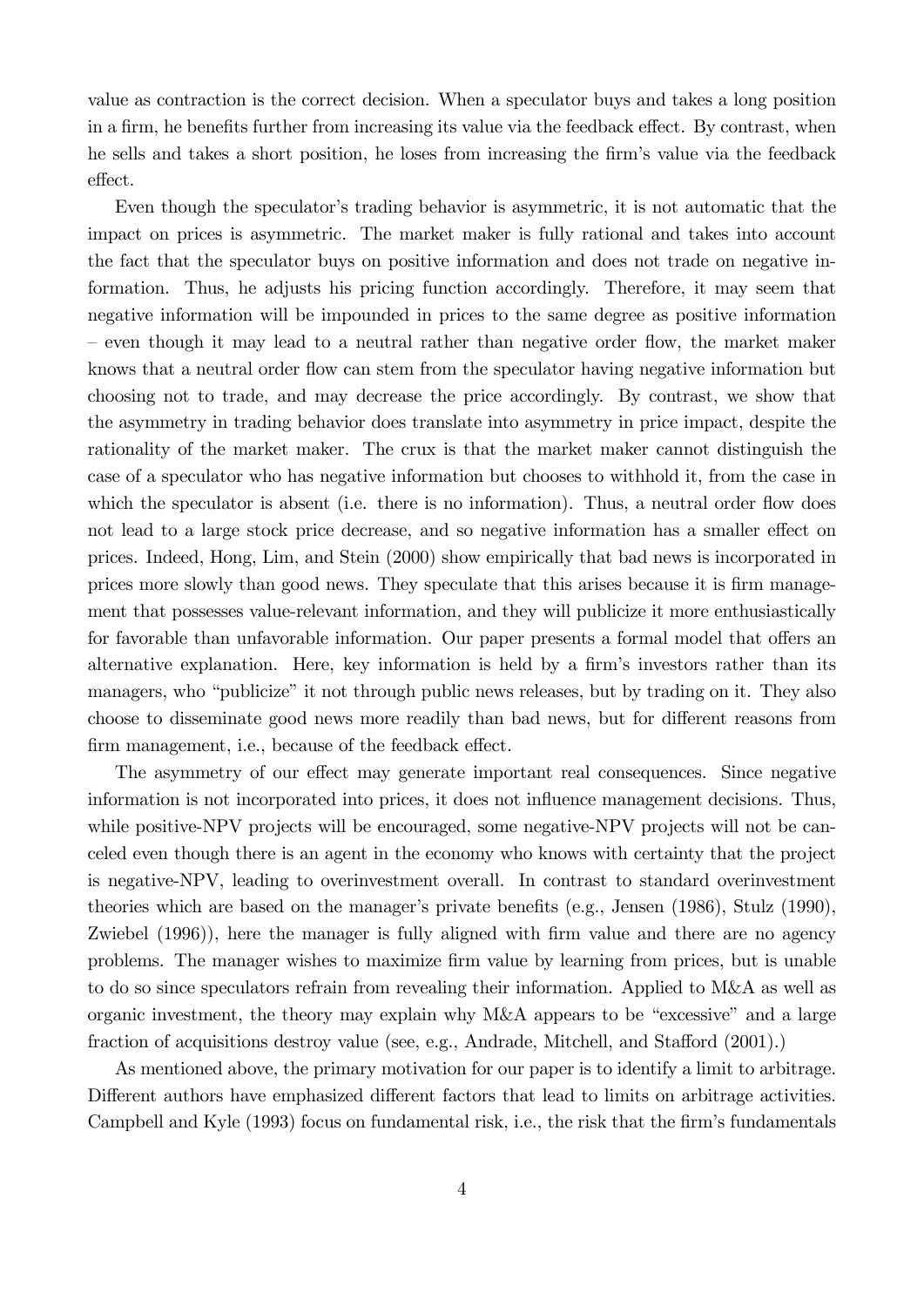will change while the arbitrage strategy is being pursued. In their model, such changes are unrelated to speculators' arbitrage activities. De Long, Shleifer, Summers, and Waldmann (1990) argue that noise-trading risk, i.e., the risk that noise trading will increase the degree of mispricing, may render arbitrage activities unprofitable. Noise trading only affects the asset's market price and not its fundamental value, which is again exogenous to the act of arbitrage. Shleifer and Vishny (1997) show that, even if an arbitrage strategy is sure to converge in the long-run, the possibility that mispricing may widen in the short-term may deter speculators from trading on it. Similarly, Kondor (2009) demonstrates that arbitrageurs may stay out of a trade if they believe that it may become more profitable in the future. Many authors (e.g., Pontiff  $(1996)$ , Mitchell and Pulvino  $(2001)$ , and Mitchell, Pulvino, and Stafford  $(2002)$ ) focus on the transaction costs and holding costs that arbitrageurs have to incur while pursuing an arbitrage strategy. Others (Geczy, Musto, and Reed (2002), and Lamont and Thaler (2003)) discuss the importance of short-sales constraints. While these papers emphasize market frictions as the source of limits to arbitrage, our paper shows that limits to arbitrage arise when the market performs its utmost efficient role: guiding the allocation of real resources. Thus, while limits to arbitrage based on market frictions may attenuate with the development of financial markets, the effect identified by this paper may strengthen  $-$  as investors become more sophisticated, managers will learn from them to a greater degree.<sup>2</sup>

Our paper is related to the literature exploring the theoretical implications of the feedback effects from market prices to real decision making. Several papers in this literature have shown that the feedback effect can be harmful for real efficiency. Most closely related is Goldstein and Guembel (2008), who show that it provides an incentive to uninformed speculators to short sell a stock, reducing its value by having a real decision based on false information. Their paper also highlighted an asymmetry between buy-side and sell-side speculation, but it was applied to uninformed trading, whereas here we show that negatively-informed speculators are less likely to trade than positively-informed speculators. Also closely related is the paper by Bond, Goldstein, and Prescott (2010), which discusses the implications of price non-monotonicity due to corrective actions on equilibrium outcomes. As will become clear later, the limit to arbitrage in our paper relies strongly on this price non-monotonicity. Bond, Goldstein, and Prescott  $(2010)$ , however, did not analyze trading incentives and the effect of non-monotonicity on strategic traders. Other related papers are Dow, Goldstein, and Guembel (2010), and Goldstein, Ozdenoren, and Yuan  $(2010)$  who also model complexities arising from the feedback effect. Overall, the point in our paper  $-\theta$  that negatively informed speculators will strategically withhold information from the market, because they know that the release of negative information will lead managers to fix the underlying problem  $-\text{is new in this literature.}$ 

This paper proceeds as follows. Section 2 presents the model. Section 3 contains the core of the analysis, demonstrating the asymmetric limit to arbitrage. Section 4 discusses potential

<sup>2</sup>Still, as will become clear in the model description, our mechanism does require a non-zero trading cost in addition to the feedback effect.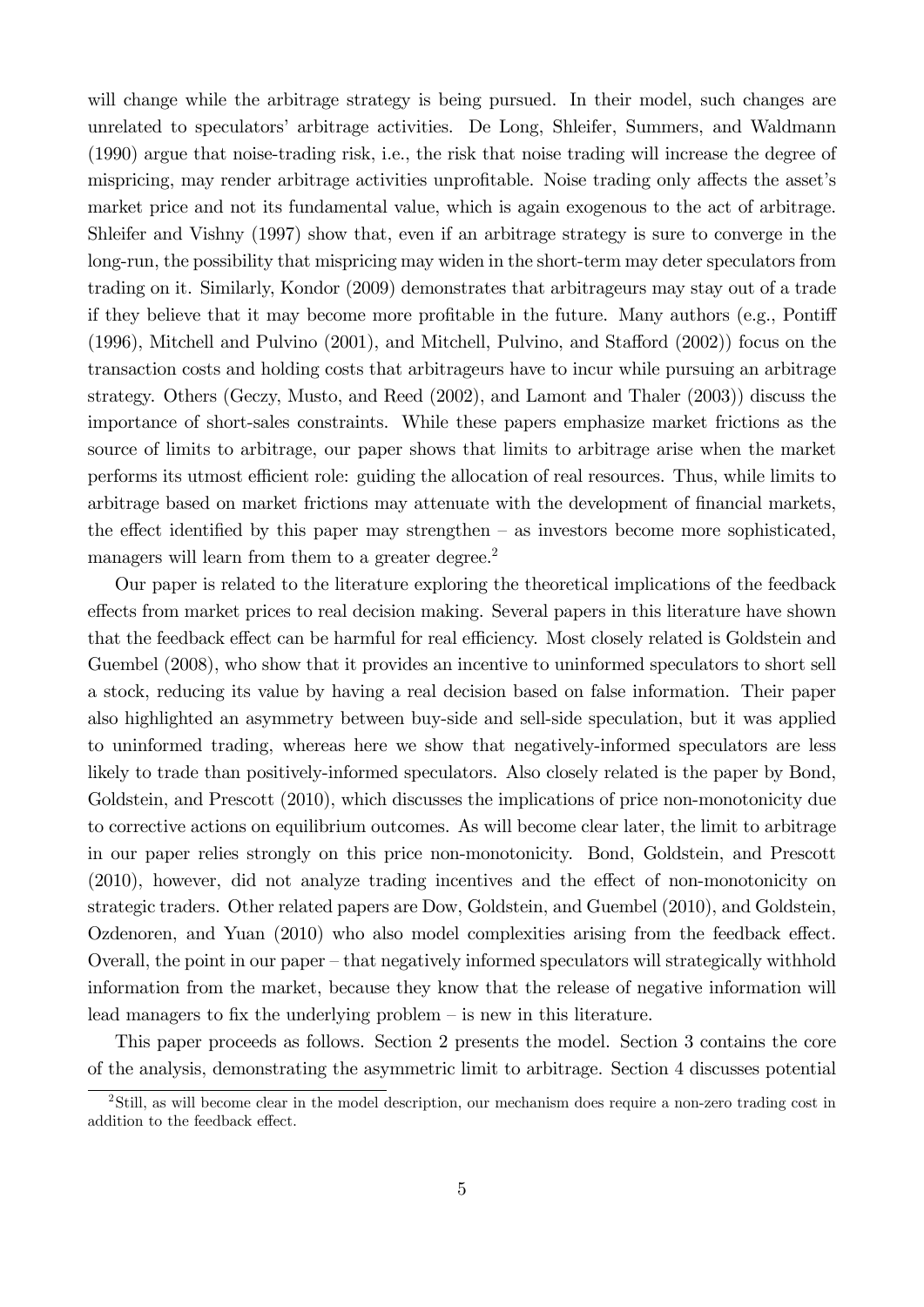applications of the model, and Section 5 concludes. Appendix A contains all proofs not in the main text.

### 2 The Model

The model has three dates,  $t \in \{0, 1, 2\}$ , and a firm whose stock is traded in the financial market. The firm's manager needs to take a decision whether to continue or abandon an investment project. The manager's goal is to maximize expected firm value; since there are no agency problems between the manager and the Örm, we will use these two terms interchangeably. At  $t = 0$ , a risk-neutral speculator may be present in the financial market. In this case, she is informed about the state of nature  $\theta$  that determines the profitability of continuing vs. abandoning the investment project. Trading in the financial market occurs at  $t = 1$ . In addition to the speculator, two other types of agents participate in the Önancial market: noise traders whose trades are unrelated to the realization of  $\theta$ , and a risk neutral market maker. The latter collects the orders from the speculator and the noise traders and sets a price at which he executes the orders out of his inventory. At  $t = 2$ , the manager takes the decision, which may be affected by the events that took place in the financial market at  $t = 1$ . Finally, all uncertainty is realized and payoffs are made. We now describe the firm's investment problem and the trading process in more detail.

#### 2.1 The Firm's Decision

Suppose that the firm has an investment project that can be either continued or abandoned at  $t = 2$ . We denote the firm's decision as  $d \in \{i, n\}$ , where  $d = i$  represents continuing the investment and  $d = n$  represents no investment (also referred to as "abandonment" or ìcorrectionî). The Örm faces uncertainty over the realization of value under each possible action. In particular, there are two possible states  $\theta \in \Theta \equiv \{H, L\}$  ("high" and "low"). We denote the value of the firm realized in  $t = 2$  as  $v = R_{\theta}^d$ , which depends on both the state of nature  $\theta$  and the manager's action d. We make the following assumptions about firm value:

$$
R_H^i > R_H^n \tag{1}
$$

$$
R_L^n > R_L^i \tag{2}
$$

$$
R_H^i > R_L^i \tag{3}
$$

$$
R_L^n > R_H^n. \tag{4}
$$

Equations  $(1)$  and  $(2)$  imply that continuation is optimal in state H, while abandonment is optimal in state L. Equations  $(3)$  and  $(4)$  imply that if the project is continued, firm value is higher in state  $H$ , while if it is abandoned, firm value is higher in state  $L$ . Importantly, these assumptions imply non-monotonicity of firm value in the underlying state. As will become clear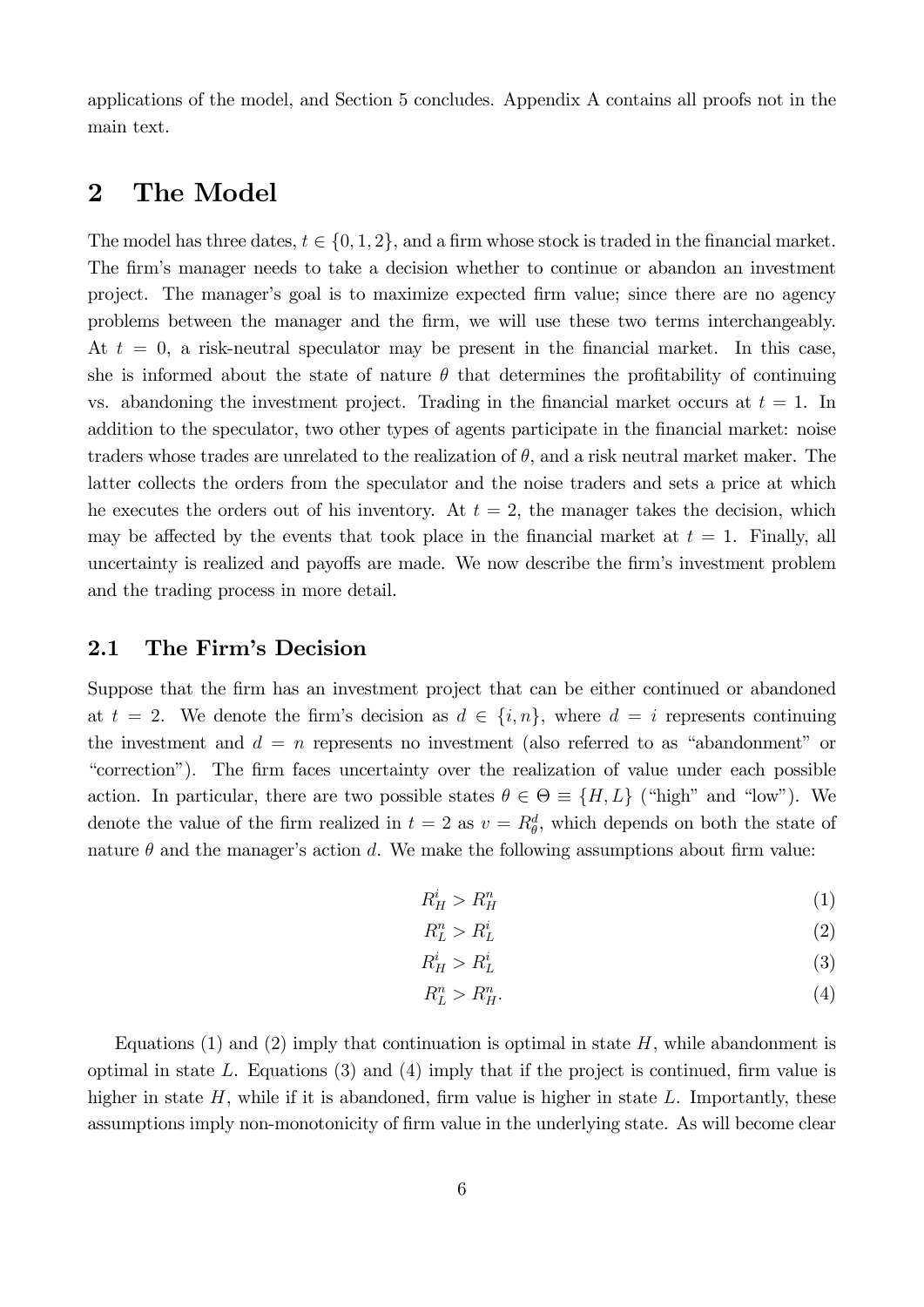later, this is a crucial ingredient of our model. The idea is that one state does not dominate the other; instead, the firm must choose the appropriate action for the state. For example, consider the case where continuation implies moving forward with a takeover decision, and abandonment implies keeping the cash for future opportunities. State  $H$  corresponds to a state in which current acquisition opportunities dominate future ones, and state L refers to the reverse. Under continuation, the value of the firm is higher in state  $H$ , whereas under abandonment, the value of the firm is higher in state  $L$ .

The prior probability that the state is  $\theta = H$  is  $\frac{1}{2}$ , which is common knowledge. We use q to denote the posterior probability the manager assigns to the case  $\theta = H$ . The manager's decision is conditioned on q, which in turn is calculated using information arising from trades in the financial market. Let  $\gamma$  denote the posterior belief that the state is H such that the manager is indifferent between continuation and abandonment, i.e.:

$$
\gamma R_H^i + (1 - \gamma) R_L^i = \gamma R_H^n + (1 - \gamma) R_L^n. \tag{5}
$$

The value of  $\gamma$  represents a "cutoff" that determines the manager's action. If and only if his posterior belief q is greater than  $\gamma$ , he will continue the project. In the body of the paper, we focus on the case where  $\gamma < \frac{1}{2}$ . Since the prior probability that the state is  $\theta = H$ is  $\frac{1}{2}$ , this implies that without further information, the firm would continue the investment. Since firm value is higher in state  $H$  under continuation, but lower under abandonment, this assumption is consistent with the interpretation of state  $H$  as representing the "high" state with good fundamentals. In essence, this state represents good news for the status quo (continuing with the investment decision), and this is how the reader should interpret the meaning of "good news" or "positive information" throughout the paper. We will use the term "positivelyinformed speculator" to describe a speculator who observes  $\theta = H$ , and "negatively-informed speculator" to describe a speculator who observes  $\theta = L$ . In Appendix B, we consider the opposite case of  $\gamma > \frac{1}{2}$  and demonstrate that our results on the asymmetric limit to arbitrage hold in that case as well. Essentially, that case is a mirror image of the case of  $\gamma < \frac{1}{2}$ .

#### 2.2 Trade in the Financial Market

In  $t = 0$ , with probability  $\lambda < 1$ , a speculator arrives in the financial market. Whether the speculator is present or not is unknown to anyone else.<sup>3</sup> If the speculator is present, she sees the state of nature  $\theta$  with certainty. We will use the term "positively-informed speculator" to describe a speculator who observes  $\theta = H$ , and "negatively-informed speculator" to describe a speculator who observes  $\theta = L$ .

Trading in the financial market happens in  $t = 1$ . Always present at this time is a noise trader, who trades  $z = -1$ , 0, or 1 with equal probabilities. If the speculator is present,

<sup>&</sup>lt;sup>3</sup>The assumption that there is uncertainty about whether the speculator is present in the financial market is similar to Chakraborty and Yilmaz (2004).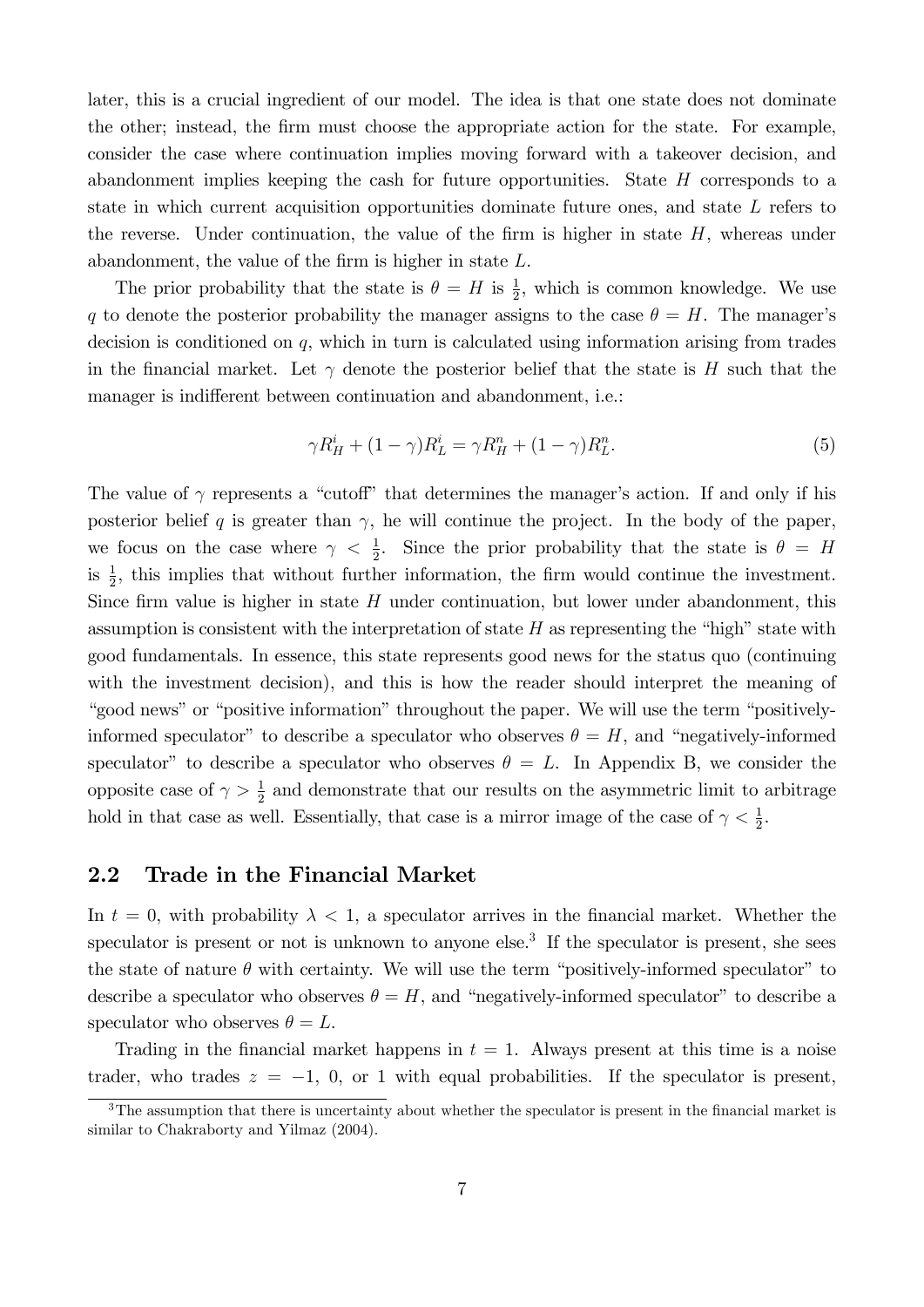she makes an endogenous trading choice  $s \in \{-1, 0, 1\}$ . Following Kyle (1985), orders are submitted simultaneously to a market maker who sets the price and absorbs order flows out of his inventory. The orders are market orders and are not contingent on the price. The competitive market maker sets the price equal to expected asset value, given the information contained in the order flow. The market maker can only observe total order flow  $X = s + z$ , but not its individual components s and z. Possible order flows are  $X \in \{-2, -1, 0, 1, 2\}$  and the pricing function is  $p(X) = E(v|X)$ , where v is firm value. We assume that trading either  $-1$  or 1 is costly for the speculator and entails paying a fixed cost of  $\kappa$ .

The manager of the firm observes total order flow  $X$ , and uses the information in  $X$  to form his posterior q, which is then used in the investment decision. Allowing the manager to observe order flow X has the same effect as allowing him to observe the price  $p$  as there is a one-to-one correspondence between the price and the order flow, and thus simplifies the analysis without affecting the economic insights of the model. It is also realistic to assume that firm managers have access to information about trading quantities in the financial market (see Dow, Goldstein, and Guembel (2010) for a related discussion on this issue).

#### 2.3 Equilibrium

The equilibrium concept we use is the Perfect Bayesian Nash Equilibrium. Here, it is defined as follows: (i) A trading strategy by the speculator:  $S: \Theta \to \Delta\{-1,0,1\}$  that maximizes his expected final payoff  $s(v - p) - |s|\kappa$ , given the price setting rule, the strategy of the manager, and his information about the realization of  $\theta$ . (ii) An investment strategy by the firm  $D$ :  $\mathcal{Q} \to \{i, n\}$  (where  $\mathcal{Q} = \{-2, -1, 0, 1, 2\}$ ), that maximizes expected firm value  $v = R_{\theta}^{d}$  given the information in the order flow and all other strategies. (iii) A price setting strategy by the market maker  $p: \mathcal{Q} \to \mathbb{R}$  that allows him to break even in expectation, given the information in the price and all other strategies. Moreover, (iv) the firm and the market maker use Bayes' rule in order to update their beliefs from the order they observe in the financial market. Finally,  $(v)$  all agents have rational expectations in the sense that each player's belief about the other players' strategies is correct in equilibrium.

## 3 An Equilibrium with Asymmetric Limits to Arbitrage

Our main result is that, under some conditions, an equilibrium exists where the speculator buys the security after receiving good news (i.e., after learning that  $\theta = H$ ), but does not trade after receiving bad news (i.e., after learning that  $\theta = L$ ). Hence, there is an asymmetric limit to arbitrage. The underlying source of this equilibrium is the existence of a feedback effect from the trading in the financial market to the investment decision of the firm. We discuss the role of the required conditions in Section 3.1. We also show that there is no equilibrium with the opposite asymmetry, i.e., where the feedback effect leads the speculator to sell but not to buy.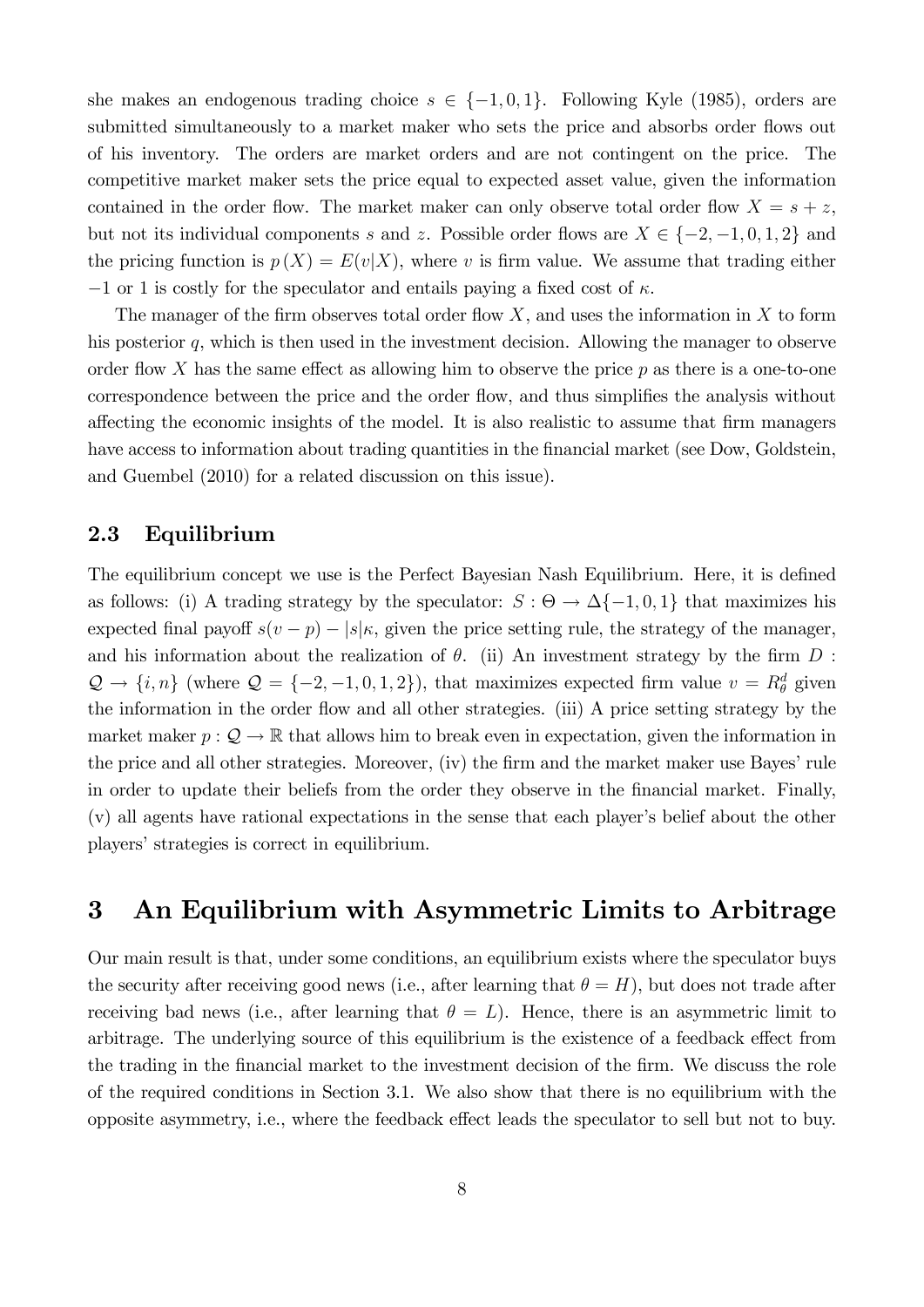We start by developing the equilibrium with an asymmetric limit to arbitrage. Suppose that the speculator pursues the following strategy:

$$
\begin{array}{c|cc}\n\theta & -1 & 0 & 1 \\
\hline\nH & 0 & 1 - \mu_H & \mu_H \\
L & \mu_L & 1 - \mu_L & 0\n\end{array}
$$

The table describes the probability of trading  $-1$ , 0, or 1 after observing signals H or L. Here,  $0 \leq \mu_H$ ,  $\mu_L \leq 1$ . Hence, according to this strategy, the positively-informed speculator never sells and the negatively-informed speculator never buys. (We will later show that this is indeed optimal in the equilibrium we derive.) Using Bayes' rule gives the posterior  $q$ , the manager's decision  $d$  and the price  $p$  as follows:

Lemma 1 Assume that the positively-informed speculator never sells and the negatively-informed speculator never buys. For a given order flow X, the posterior q, the manager's decision d and the price p are given by the following table:

|                  | $rac{1-\lambda\mu_H}{2-\lambda\mu_H}$ $rac{1}{c}$ | $\overline{2-\lambda\mu_L}$                                                                                                                        |  |
|------------------|---------------------------------------------------|----------------------------------------------------------------------------------------------------------------------------------------------------|--|
| $\mid n \mid$    |                                                   |                                                                                                                                                    |  |
| $p \mid R_L^n$ ? |                                                   | $\frac{1}{2}R^i_{H} + \frac{1}{2}R^i_{L} \quad \frac{1}{2-\lambda\mu_{L}}R^i_{H} + \frac{1-\lambda\mu_{L}}{2-\lambda\mu_{L}}R^i_{L} \quad R^i_{H}$ |  |

where the question mark? denotes that the outcome depends on parameter values.

**Proof.** The posteriors  $q$  are calculated from Bayes' rule and given in Appendix A. The manager takes  $d = n$  if  $q < \gamma$  (where  $\gamma < \frac{1}{2}$ ) and  $d = i$  otherwise. The price p is given by  $qR_H^d + (1-q) R_L^d$ .

We can use Lemma 1 to derive the optimal trading behavior of the speculator, i.e. the variables  $\mu$ <sub>H</sub> and  $\mu$ <sub>L</sub>. Consider first the positively-informed speculator. If she chooses to buy one unit:

- With probability (w.p.)  $\frac{1}{3}$ ,  $X = 2$  and she is fully revealed. Thus, trading profits are zero.
- W.p.  $\frac{1}{3}$ ,  $X = 1$  and she pays  $\frac{1}{2-\lambda\mu_L}R_H^i + \frac{1-\lambda\mu_L}{2-\lambda\mu_L}$  $\frac{1-\lambda\mu_L}{2-\lambda\mu_L}R^i_L$  per share. The fundamental value of each share is  $R_H^i$ , and so her profit is  $\frac{1-\lambda\mu_L}{2-\lambda\mu_L}(R_H^i - R_L^i) > 0$ .
- W.p.  $\frac{1}{3}$ ,  $X = 0$  and she pays  $\frac{1}{2}R_H^i + \frac{1}{2}R_L^i$  for a share which is worth  $R_H^i$ , yielding a profit of  $\frac{1}{2}(R_H^i - R_L^i) > 0$ .

Thus, her expected gross profit is given by:

$$
\frac{1}{3}\frac{1-\lambda\mu_L}{2-\lambda\mu_L}\left(R_H^i - R_L^i\right) + \frac{1}{3}\frac{1}{2}\left(R_H^i - R_L^i\right) = \frac{1}{3}\left(R_H^i - R_L^i\right)\left(\frac{1-\lambda\mu_L}{2-\lambda\mu_L} + \frac{1}{2}\right) \tag{6}
$$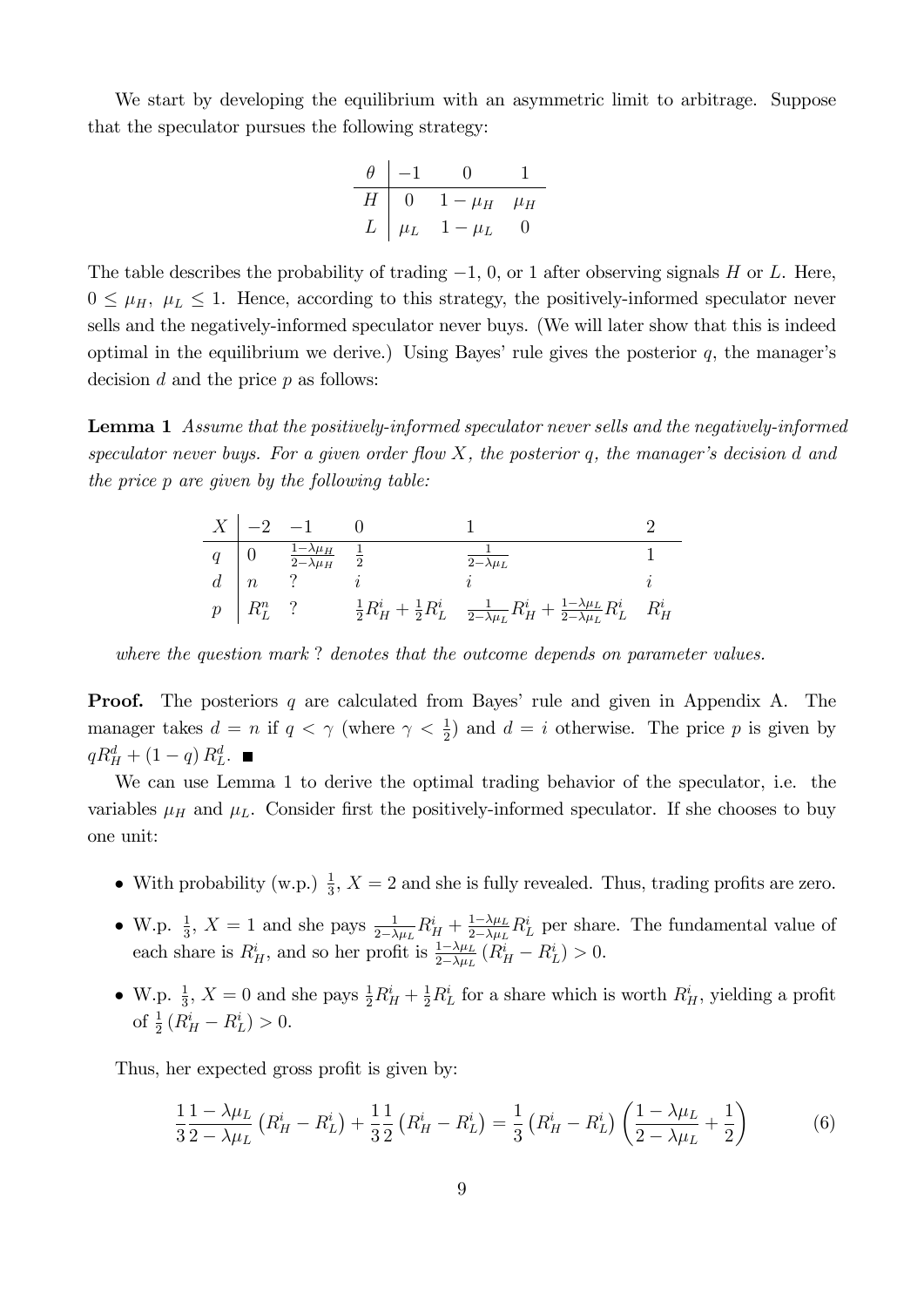Assuming that the trading cost  $\kappa$  is less than the profit in (6), the positively-informed speculator will always buy and so  $\mu_H = 1$ . This strategy in turn affects the market maker's and manager's posterior upon observing  $X = -1$ . Since  $X = -1$  is inconsistent with the speculator buying, and the speculator always buys if positively informed, the only way the state can be good is if the speculator is absent. Thus, obtain  $q(-1) = \frac{1-\lambda}{2-\lambda}$ : the posterior is higher the more likely the speculator is to be absent (i.e. the lower  $\lambda$  is). Whether this posterior is sufficiently low to drive the manager to abandon the project depends on whether  $\frac{1-\lambda}{2-\lambda}$  is greater or smaller than the critical value  $\gamma$ . We make the following assumption:

## Assumption 1  $\frac{1-\lambda}{2-\lambda} < \gamma$ .

Assumption 1 means that, when  $X = -1$ , the manager becomes sufficiently pessimistic and chooses to abandon the project – even though there is a possibility that the negative order flow arises because the speculator is absent (rather than negatively informed) and  $\theta = H$ . Essentially, this assumption implies that there is enough information in the market (the speculator is sufficiently likely to be present) to create a feedback effect to the firm's investment decision, so that the investment is abandoned after  $X = -1$ . We make Assumption 1 for the remainder of this section and consider the opposite case of  $\frac{1-\lambda}{2-\lambda} > \gamma$  in Section 3.1.1 below.

Then, if  $X = -1$ , the manager takes the corrective action and Lemma 1 specializes to Lemma 2:

**Lemma 2** Assume that  $\kappa < \frac{1}{3} (R_H^i - R_L^i) \left( \frac{1 - \lambda \mu_L}{2 - \lambda \mu_L} \right)$  $\frac{1-\lambda\mu_L}{2-\lambda\mu_L}+\frac{1}{2}$ 2 ) and  $\frac{1-\lambda}{2-\lambda} < \gamma$ . For a given order flow  $X$ , the posterior q, the manager's decision  $d$  and the price p are given by the following table:

$$
\begin{array}{c|cccc} X & -2 & -1 & 0 & 1 & 2 \\ \hline q & 0 & \frac{1-\lambda}{2-\lambda} & \frac{1}{2} & \frac{1}{2-\lambda\mu_L} & 1 \\ d & n & n & i & i & i \\ p & R_L^n & \frac{1-\lambda}{2-\lambda}R_H^n + \frac{1}{2-\lambda}R_L^n & \frac{1}{2}R_H^i + \frac{1}{2}R_L^i & \frac{1}{2-\lambda\mu_L}R_H^i + \frac{1-\lambda\mu_L}{2-\lambda\mu_L}R_L^i & R_H^i \end{array}
$$

We now consider the negatively-informed speculator. If she chooses to sell one unit:

- W.p.  $\frac{1}{3}$ ,  $X = -2$  and she is fully revealed, so trading profits are zero.
- W.p.  $\frac{1}{3}$ ,  $X = -1$  and she receives  $\frac{1-\lambda}{2-\lambda}R_H^n + \frac{1}{2-\lambda}R_L^n$  for a share which is worth  $R_L^n$ , which yields a profit of  $\frac{1-\lambda}{2-\lambda}$   $(R_H^n - R_L^n) < 0$ . This profit is negative, even though the speculator is trading in the direction of her information. This loss is the basis for our main result  $\overline{\phantom{a}}$ the asymmetric limit to arbitrage due to the feedback effect  $-$  and we will elaborate more on it below.
- W.p.  $\frac{1}{3}$ ,  $X = 0$  and she receives  $\frac{1}{2}R_H^i + \frac{1}{2}R_L^i$  for a share which is worth  $R_L^i$ , which yields a profit of  $\frac{1}{2} (R_H^i - R_L^i) > 0$ .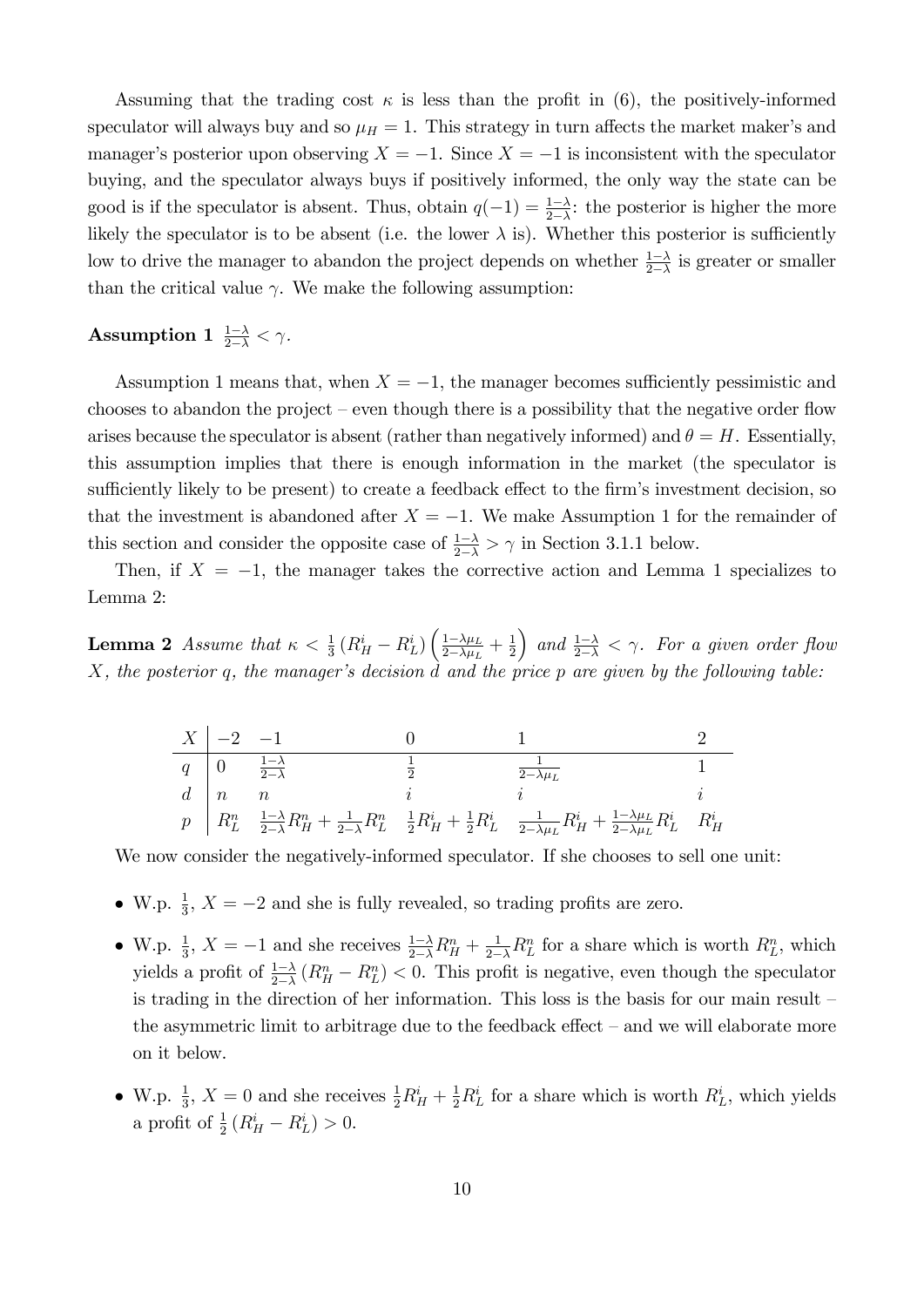Thus, the speculator's overall profit from selling is

$$
\frac{1}{3}\left[\frac{1}{2}\left(R_H^i - R_L^i\right) + \frac{1-\lambda}{2-\lambda}\left(R_H^n - R_L^n\right)\right].\tag{7}
$$

The first (positive) term is the profit if  $X = 0$ . It represents the "fundamental" effect which is common to all informed trading models where firm value is exogenous to the trading process  $-$  the speculator profits from buying on a positive signal and selling on a negative signal. When  $X = 0$ , order flow is uninformative and so the manager takes the ex-ante optimal decision of continuation. Thus, the order flow does not create any feedback, and so firm value is unaffected. Given that the speculator knows that continuation is a bad decision, she profits from selling the stock of the firm at a price that does not fully reflect her information. The second (negative) term is the loss if  $X = -1$ . It stems from the "feedback" effect which is unique to this paper and arises because firm value is endogenous to the act of arbitrage: selling causes the manager to take the optimal action and abandon the investment. This causes the value of the security to rise above its price, and leads the speculator to make a loss on her short position.

The complexity in generating this result is that, for a loss to emerge, we need the price that the speculator receives from the market maker to be lower than her fundamental valuation of the share, i.e., a difference in beliefs about the firm's value between the market maker and the speculator. However, it is not obvious that the market maker will set a "wrong" price that is different from the firm's value. The market maker never gets the manager's action wrong, as he is fully rational. The manager's action depends on his posterior, which is in turn a function of his prior and the observed order flow. Since the market maker also knows the prior (because it is common) and also observes the order flow, he perfectly predicts the manager's posterior and thus his action. For example, if  $X = -1$ , the market maker knows that correction will take place, and so he takes this into account when setting his price. Instead, the difference between the market maker's price and the speculator's valuation arises because, even though both the speculator and market maker agree that abandonment will occur if  $X = -1$ , they disagree on the value of the firm conditional on abandonment. This happens despite the fact that both the market maker and the speculator are fully rational and thus take into account the fact that the manager will abandon the investment following a total order flow of  $X=1$ . Hence, the loss occurs because the speculator has different information from the market maker regarding the value of the Örm conditional on abandonment. The speculator knows that the corrective action will be taken (since  $q(-1) < \gamma$ ), and that correction is desirable for firm value (since she knows with certainty that  $\theta = L$ ), and so the fundamental value of the firm is  $R_L^n$ . In contrast, the market maker knows the corrective action will be taken (since  $q(-1) < \gamma$ ) but is not certain that correction is desirable for firm value, because she is unsure of the underlying state of nature  $\theta$ . While the speculator observes  $\theta$  perfectly, the market maker can only infer it from the order flow X. Order flow  $X = -1$  is consistent with the speculator not being present and the noise trader selling 1 share. Hence, it is possible that  $\theta = H$ , in which case the manager's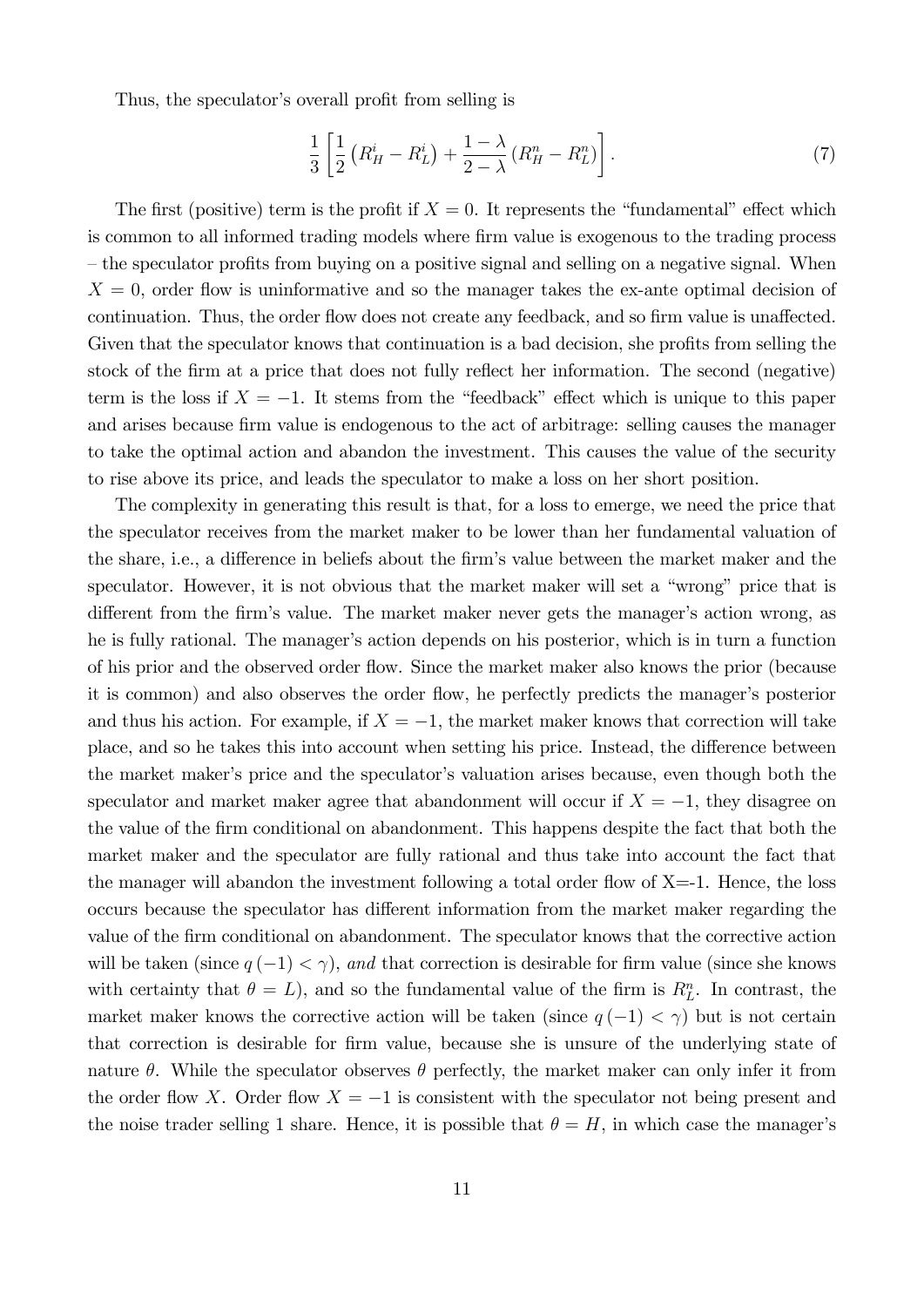corrective action is undesirable, leading to firm value of  $R_H^n$ . Therefore, the market maker sets a lower price than the fundamental value perceived by the speculator, and so selling will cause the speculator to lose money. Crucial to this reasoning is the assumption that, conditional on abandonment, the value of the firm in the high state  $R_H^n$  is below its value in the low state  $R_L^n$ . This in turn requires the corporate decision to be a corrective action that improves firm value in the low state, such as optimal divestment or replacement of an underperforming manager. The model does not apply to "amplifying" actions that worsen firm value in the low state, such as employees, suppliers or customers terminating their relationship with a troubled firm.

In summary, selling by the speculator creates a feedback effect  $-$  it reveals to the manager that  $\theta = L$  with high enough probability and that correction is desirable. Conveying information to the manager improves his decision, changing it from continuation to optimal abandonment. Improved decision-making in turn enhances fundamental Örm value, and thus reduces the profitability of taking a short position. Arbitrage is limited because the value of the asset being arbitraged is endogenous to the act of arbitrage. Note that there is asymmetry between buy-side and sell-side speculation. We show formally later that there will not be an equilibrium where the feedback effect causes the speculator to sell but not buy. The reason for the asymmetry is that the feedback effect is inherently asymmetric. Trading on information (both buying on good information and selling on bad information) improves price informativeness, regardless of the direction of the trade. This greater price informativeness always improves the manager's decision. This (weakly)<sup>4</sup> augments the profitability of a long position, but reduces the profitability of a short position.

If the expression in (7) is less than  $\kappa$ , the negatively-informed speculator never sells, and so  $\mu_L = 0$ . Then, the profits from a positively-informed speculator buying (6) become:

$$
\frac{1}{3}\left(R_H^i - R_L^i\right).
$$

Therefore, a necessary condition for the trading cost to generate an equilibrium with  $\mu_H = 1$ and  $\mu_L = 0$  is:

$$
\frac{1}{3}\left(R_H^i - R_L^i\right) > \kappa > \frac{1}{3} \left[ \frac{1}{2}\left(R_H^i - R_L^i\right) + \frac{1 - \lambda}{2 - \lambda} \left(R_H^n - R_L^n\right) \right].\tag{8}
$$

That is, the trading cost must be sufficiently high that a negatively-informed speculator does not wish to sell, but sufficiently low that a positively-informed speculator does wish to buy. Clearly, since  $(R_H^n - R_L^n)$  is negative, the set of possible trading costs that satisfy equation  $(8)$  is non-empty. Intuitively, since the feedback effect (weakly) enhances the profitability of

<sup>&</sup>lt;sup>4</sup>In the core model, continuation is ex ante optimal, and so buying on good information does not change the manager's decision. Thus, we write that the feedback effect only weakly augments the profitability of a long position. In an alternative model in which there are different levels of investment, or continuation is ex ante suboptimal, buying on good information does change the manager's decision and so the feedback effect strictly augments the profitability of a long position.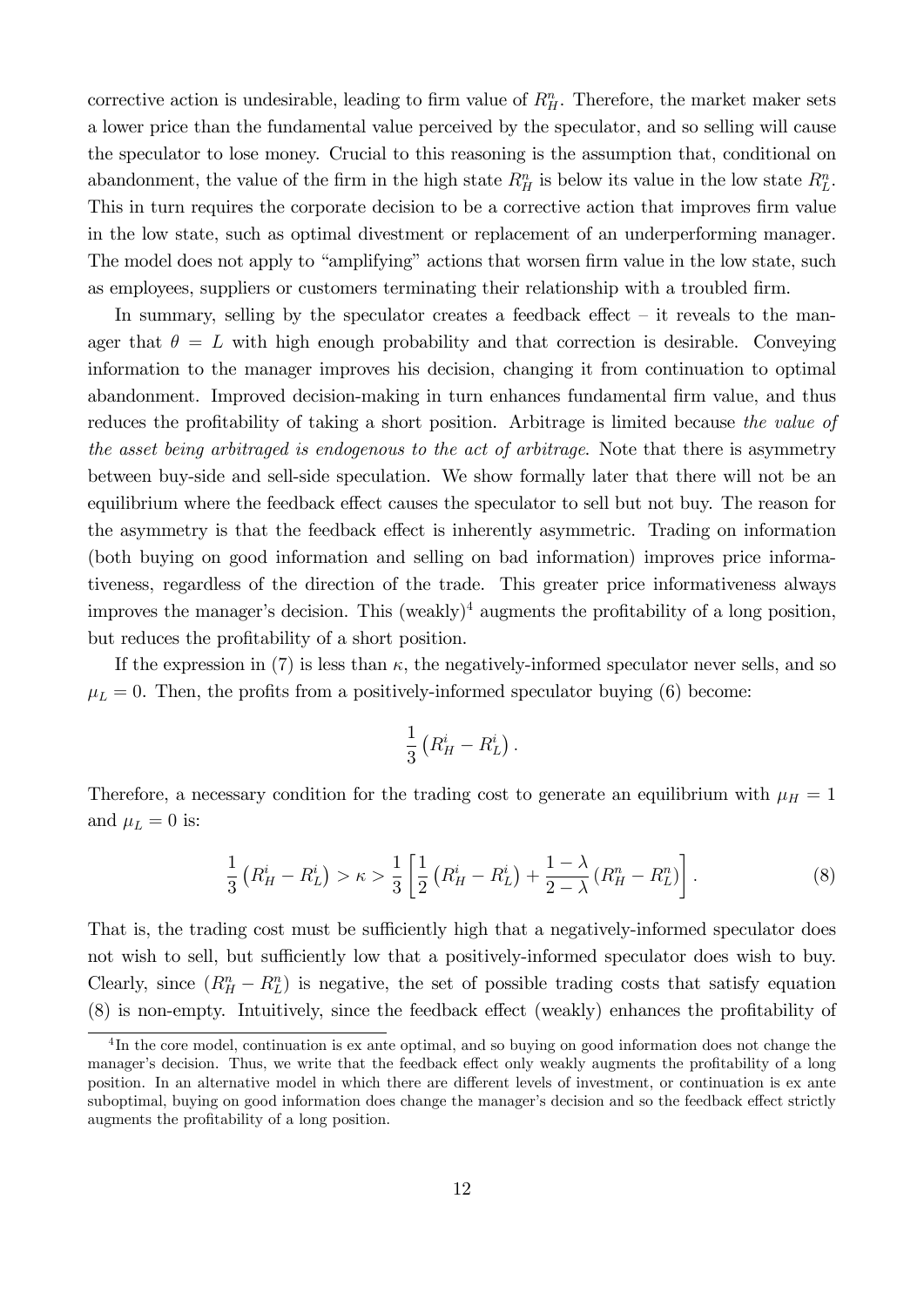a long position and reduces the profitability of a short position, the profits from informed buying exceed the profits from informed selling, and so there are a continuum of trading costs in between that will satisfy equation (8). Then, when  $\kappa$  falls in this region, Lemma 2 specializes to Lemma 3 below.

**Lemma 3** Assume that Equation  $(8)$  and Assumption  $(1)$  hold. For a given order flow X, the posterior q, the manager's decision  $d$  and the price  $p$  are given by the following table:

$$
\begin{array}{c|cccc} X & -2 & -1 & 0 & 1 & 2 \\ \hline q & 0 & \frac{1-\lambda}{2-\lambda} & \frac{1}{2} & \frac{1}{2} & 1 \\ d & n & n & i & i & i \\ p & R_L^n & \frac{1-\lambda}{2-\lambda}R_H^n + \frac{1}{2-\lambda}R_L^n & \frac{1}{2}R_H^i + \frac{1}{2}R_L^i & \frac{1}{2}R_H^i + \frac{1}{2}R_L^i & R_H^i \end{array}
$$

Note that, with  $\mu_L = 0$ , the order flow  $X = -2$  is now off the equilibrium path and so we are free to assign any posterior in this case: we are no longer restricted to  $q(X = -2) = 0$ . Thus, other equilibria potentially exist. The proof of Lemma 3 shows that all other equilibria also involve  $\mu_H = 1$  and  $\mu_L = 0$ .

Finally, to complete the construction of the equilibrium where the positively-informed speculator buys with probability 1 and the negatively-informed speculator does not trade, we only need to rule out the possibility that the positively-informed trader sells and that the negativelyinformed trader buys. These are the only possibilities that we did not consider thus far.

Consider the possibility that the positively informed speculator decides to sell:

- W.p.  $\frac{1}{3}$ ,  $X = 0$ . She receives  $\frac{1}{2}R_H^i + \frac{1}{2}R_L^i$  for a share which is worth  $R_H^i$ , so she makes a loss of  $\frac{1}{2}(R_H^i - R_L^i)$ .
- W.p.  $\frac{1}{3}$ ,  $X = -1$ . She receives  $\frac{1-\lambda}{2-\lambda}R_H^n + \frac{1}{2-\lambda}R_L^n$  for a share which is worth  $R_H^n$ , so makes a profit of  $\frac{1}{2-\lambda} (R_L^n - R_H^n)$ .
- W.p.  $\frac{1}{3}$ ,  $X = -2$ . She receives  $R_L^n$  for a share which is worth  $R_H^n$ , so makes a profit of  $(R_L^n - R_H^n).$

Thus, the positively-informed speculator can make a profit by selling  $-$  because she can manipulate the manager into taking the corrective action, knowing that the corrective action is undesirable because the state is actually good. Since she has a short position, she benefits from the manager taking the incorrect action.<sup>5</sup> Her overall profits are given by:

$$
\frac{1}{3} (R_L^n - R_H^n) + \frac{1}{3} \left( \frac{1 - \lambda}{2 - \lambda} R_H^n + \frac{1}{2 - \lambda} R_L^n - R_H^n \right) - \frac{1}{3} \left( \frac{1}{2} \left( R_H^i - R_L^i \right) \right) \n= \frac{1}{3} \left( \frac{3 - \lambda}{2 - \lambda} (R_L^n - R_H^n) \right) - \frac{1}{3} \left( \frac{1}{2} \left( R_H^i - R_L^i \right) \right).
$$
\n(9)

<sup>5</sup>Goldstein and Guembel (2008) show that an uninformed speculator may have incentives to manipulate the stock price by selling, for similar reasons. In our model, the speculator is always informed.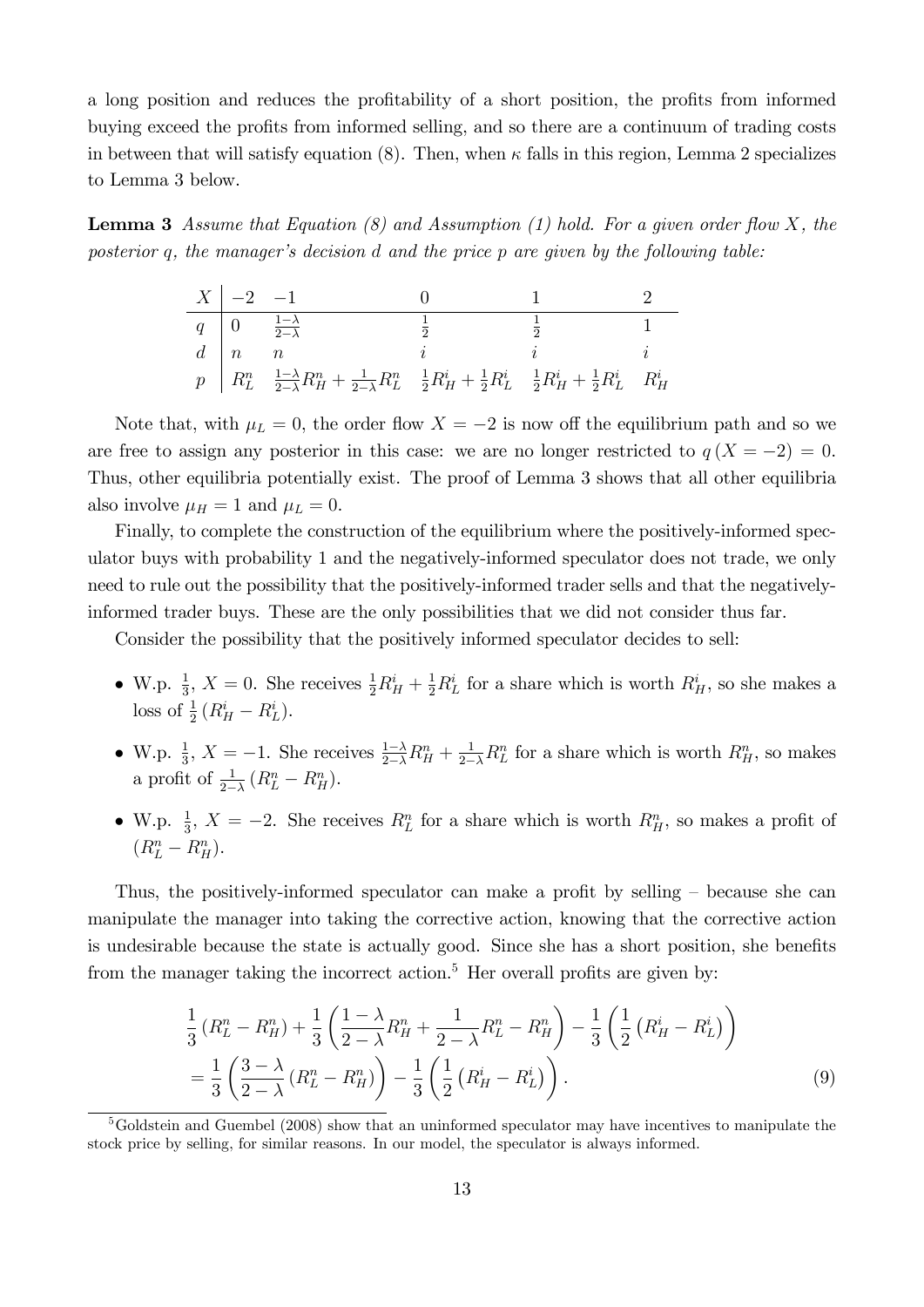For the positively-informed speculator to choose buying over selling, her profits must be greater under the former. This requires:

$$
R_H^i - R_L^i > \left(\frac{3-\lambda}{2-\lambda} (R_L^n - R_H^n)\right) - \frac{1}{2} (R_H^i - R_L^i)
$$
  

$$
\frac{3}{2} (R_H^i - R_L^i) > \frac{3-\lambda}{2-\lambda} (R_L^n - R_H^n).
$$
 (10)

The first term is the "fundamental" effect, which represents the profits from trading in the direction of one's private information. The second term is the "feedback" effect, which arises because selling manipulates the order flow and causes the manager to take the wrong decision.

We must verify that condition (10) is consistent with Assumption 1. For (10) to hold, we require  $\lambda$  to be not too high, else the market maker views the order flow as more informative, and so the speculator can gain more by manipulating the order flow. For Assumption 1, we require  $\lambda$  to be not too low: the order flow must be sufficiently informative that if  $X = -1$ , the manager changes his decision from continuation to correction (i.e. there is feedback from the order flow to the manager's action). However, under the following condition, (10) holds for every  $\lambda$ :

$$
\frac{3}{2}\left(R_H^i - R_L^i\right) > 2\left(R_L^n - R_H^n\right). \tag{11}
$$

Thus, condition (10) is consistent with Assumption 1.

Now consider the profit for the negatively-informed speculator from buying:

- W.p.  $\frac{1}{3}$ ,  $X = 2$ . She pays  $R_H^i$  for a share which is worth  $R_L^i$ , and so makes a loss of  $(R_L^i - R_H^i).$
- W.p.  $\frac{1}{3}$ ,  $X = 1$ . She pays  $\frac{1}{2}R_H^i + \frac{1}{2}R_L^i$  for a share which is worth  $R_L^i$ , and so makes a loss of  $\frac{1}{2}(R_L^i - R_H^i)$ .
- W.p.  $\frac{1}{3}$ ,  $X = 0$ . She pays  $\frac{1}{2}R_H^i + \frac{1}{2}R_L^i$  for a share which is worth  $R_L^i$ , and so makes a loss of  $\frac{1}{2} (R_L^i - R_H^i)$ .

In all cases, she makes a loss, and hence she never chooses to buy. It is intuitive that the negatively-informed speculator never wishes to buy. Trading in the opposite direction of one's information causes the manager to make the wrong decision. Thus, it can only be profitable if the speculator establishes a short position. Hence, while the positively-informed speculator may have an incentive to sell, the negatively-informed speculator will never wish to buy.

We therefore have an equilibrium in which the positively-informed speculator always buys, but the negatively-informed speculator never trades. This result is summarized and stated formally in Proposition 1 below: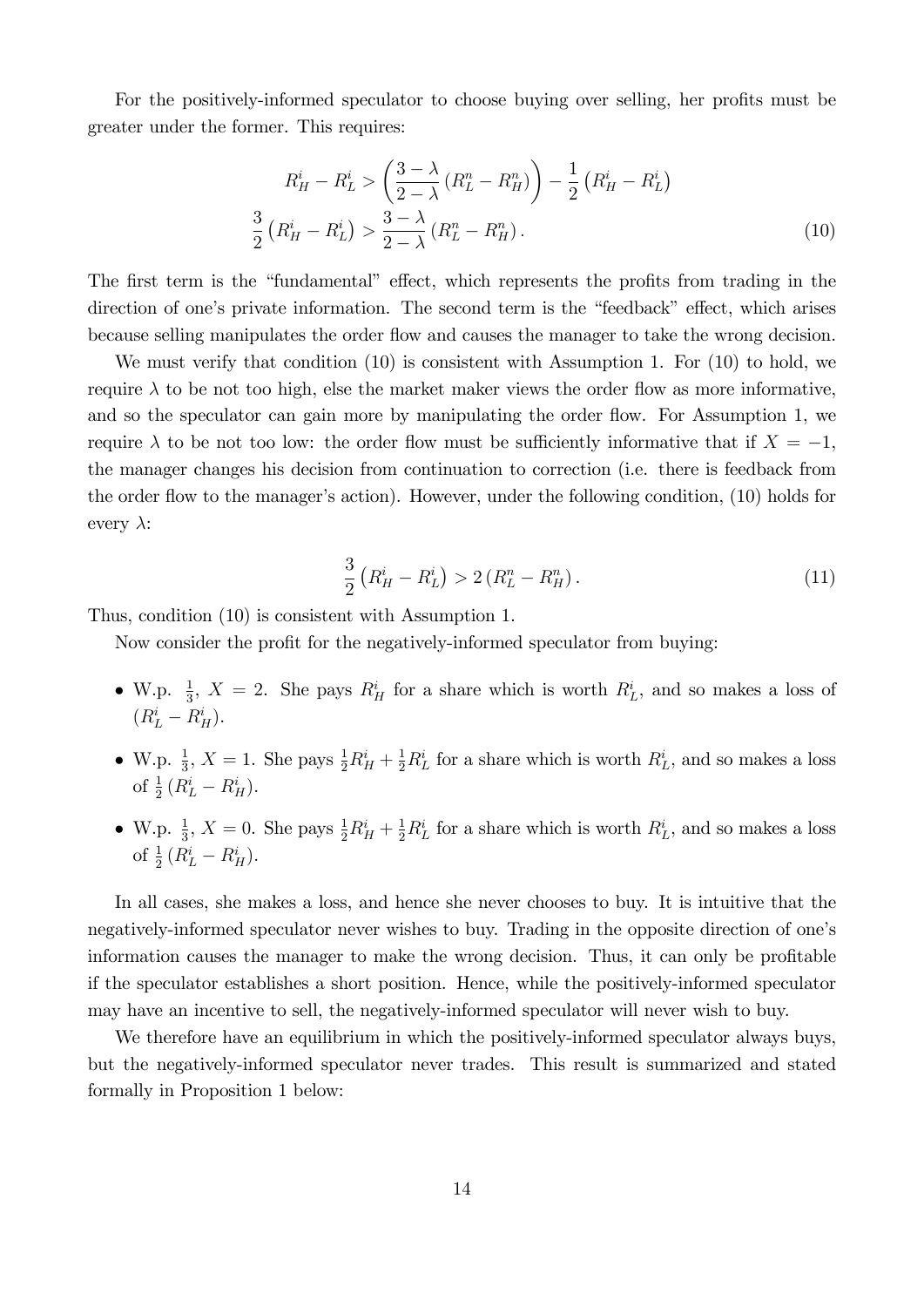Proposition 1 (Asymmetric limits to arbitrage.) Assume that Assumption 1 and equations (8) and (10) hold. There exists an equilibrium in which  $\mu_H = 1$  and  $\mu_L = 0$ , i.e. the speculator always buys on positive information, but never trades on negative information.

The source of the asymmetric limit to arbitrage is the feedback effect. Formally, we say that the feedback effect exists when the manager's decision  $d$ , and hence firm value, are affected by the order flow X for  $X \in \{-1, 0, 1\}$ . We only consider the cases of  $X \in \{-1, 0, 1\}$  since the speculator's information is fully revealed when  $X = -2$  and  $X = 2$  and her trading profits are automatically zero; thus, the manager's decision  $d$  is irrelevant. In the above equilibrium, we have  $d = n$  for  $X = -1$  and  $d = i$  for  $X \in \{0, 1\}$ . It is the change in the manager's decision when  $X = -1$  that is critical for the negatively-informed speculator to make a loss when she sells. Proposition 2 below states that there is never an equilibrium that contains feedback (i.e. the manager's decision d depends on the order flow for  $X \in \{-1, 0, 1\}$ ) in which we have the opposite result; i.e., one speculator type always sells, and the other speculator type never trades. The proof of the proposition is in Appendix A.

**Proposition 2** For any parameter values, there does not exist an equilibrium in which one speculator type always sells, the other speculator type never trades, and the manager's decision d depends on the order flow for  $X \in \{-1, 0, 1\}.$ 

The intuition behind this result should be clear by now. Trading on information improves the firm's fundamental value, which reduces the profitability of a short position but enhances the profitability of a long position. Hence, buying on information is generally more profitable than selling on information, and so the asymmetric equilibrium that we find must feature buying and not selling.

#### 3.1 Discussion

This section discusses the role of our assumptions in creating the asymmetric limit to arbitrage. These assumptions in turn lead to empirical predictions, since they demonstrate the conditions under which the asymmetric limit to arbitrage will exist.

## **3.1.1** The Role of Assumption 1  $\left(\frac{1-\lambda}{2-\lambda} < \gamma\right)$

Consider the case where Assumption 1 does not hold, and so  $\frac{1-\lambda}{2-\lambda} > \gamma$ . Recall that  $\frac{1-\lambda}{2-\lambda}$  is the manager's posterior probability of  $\theta = H$  if he observes  $X = -1$ . With  $\frac{1-\lambda}{2-\lambda} > \gamma$ , the posterior is sufficiently high that the manager does not take the corrective action if  $X = -1$ . Then, the trading outcomes in Lemma 2 become:

$$
\begin{array}{c|cccc} X & -2 & -1 & 0 & 1 & 2 \\ \hline q & 0 & \frac{1-\lambda}{2-\lambda} & \frac{1}{2} & \frac{1}{2-\lambda\mu_L} & 1 \\ d & n & i & i & i & i \\ p & R_L^n & \frac{1-\lambda}{2-\lambda}R_H^i + \frac{1}{2-\lambda}R_L^i & \frac{1}{2}R_H^i + \frac{1}{2}R_L^i & \frac{1}{2-\lambda\mu_L}R_H^i + \frac{1-\lambda\mu_L}{2-\lambda\mu_L}R_L^i & R_H^i \end{array}
$$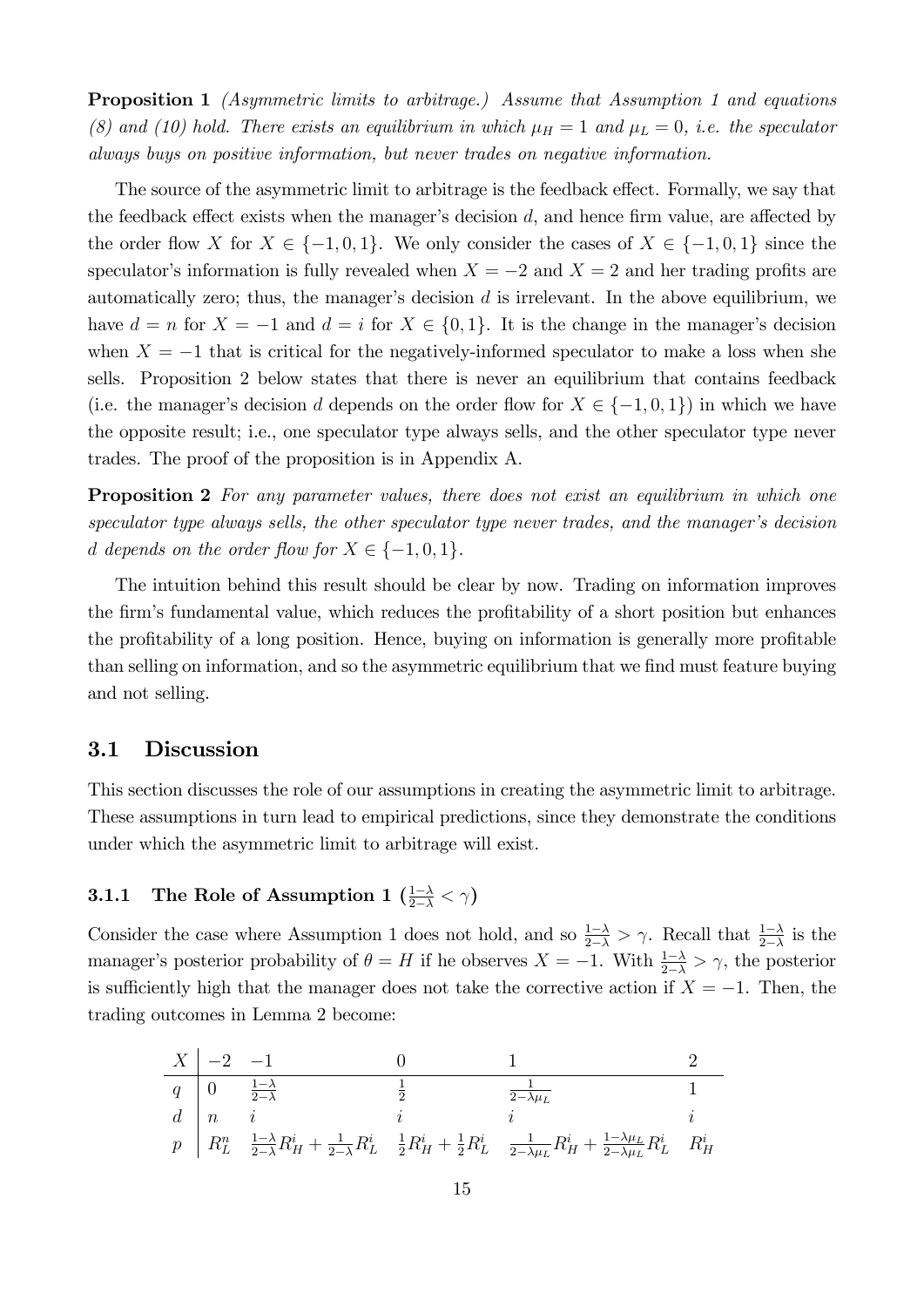The conditions for the positively-informed speculator to wish to buy in equilibrium are the same as in the core model. Now, consider the decision of the negatively-informed speculator. If she sells:

- W.p.  $\frac{1}{3}$ ,  $X = -2$  and she is fully revealed, so trading profits are zero.
- W.p.  $\frac{1}{3}$ ,  $X = -1$  and she receives  $\frac{1-\lambda}{2-\lambda}R_H^i + \frac{1}{2-\lambda}R_L^i$  for a share that is worth  $R_L^i$ , which yields a profit of  $\frac{1-\lambda}{2-\lambda}$   $(R_H^i - R_L^i)$ . Critically, unlike under Assumption 1, the profit is positive. This is because selling does not change the manager's decision: he is still continuing the project. Thus, there is only the "fundamental" effect of trading in the direction of one's private information, and no confounding feedback effect.
- W.p.  $\frac{1}{3}$ ,  $X = 0$  and she receives  $\frac{1}{2}R_H^i + \frac{1}{2}R_L^i$  for a share that is worth  $R_L^i$ , which yields a profit of  $\frac{1}{2} (R_H^i - R_L^i) > 0$ .

Overall, the ex-ante profit from selling on negative information is  $\frac{1}{3}(\frac{1-\lambda}{2-\lambda}+\frac{1}{2})$  $\frac{1}{2}$  $\left(R_H^i - R_L^i\right)$ which is unambiguously positive. Thus, if

$$
\kappa < \frac{1}{3} \left( \frac{1 - \lambda}{2 - \lambda} + \frac{1}{2} \right) \left( R_H^i - R_L^i \right) < \frac{1}{3} \left( R_H^i - R_L^i \right) \tag{12}
$$

we have an equilibrium where both  $\mu_L = 1$  and  $\mu_H = 1$  (recall that the profit from buying on positive information is  $\frac{1}{3}(R_H^i - R_L^i)$ : the speculator sells on negative information and buys on positive information, so there is no limit to arbitrage. However, when

$$
\frac{1}{3}\left(R_H^i - R_L^i\right) > \kappa > \frac{1}{3}\left(\frac{1-\lambda}{2-\lambda} + \frac{1}{2}\right)\left(R_H^i - R_L^i\right) \tag{13}
$$

then there is an equilibrium with  $\mu = 1$  and  $\mu = 0$ , i.e., an asymmetric limit to arbitrage as in the core model.

It is important to stress the differences from the asymmetric equilibrium in our core model. The asymmetric limit to arbitrage here is not driven by feedback: for  $X \in \{-1, 0, 1\}$ , the manager's decision is always  $d = i$  regardless of the order flow. This is why the negativelyinformed speculator makes positive profits from selling if  $X = -1$ , whereas in the core model she makes a loss in this case. Assumption 1 is necessary in the core model to create feedback and trading losses, since if and only if  $\frac{1-\lambda}{2-\lambda} < \gamma$ , the posterior upon  $X = -1$  is sufficiently low to change the manager's decision from continuation to correction. Instead, the intuition for the asymmetric limit to arbitrage here is as follows. Given that the equilibrium involves not selling on negative information, buying is highly profitable. This is because the speculator earns high profits not only if  $X = 0$ , but also if  $X = 1$ . Since the speculator does not sell on negative information,  $X = 1$  is fully consistent with the speculator not selling and having negative information, and so the market maker sets a low price of  $\frac{1}{2}R_H^i + \frac{1}{2}R_L^i$ . This allows the speculator to make high profits by selling. Conversely, *given* that the equilibrium involves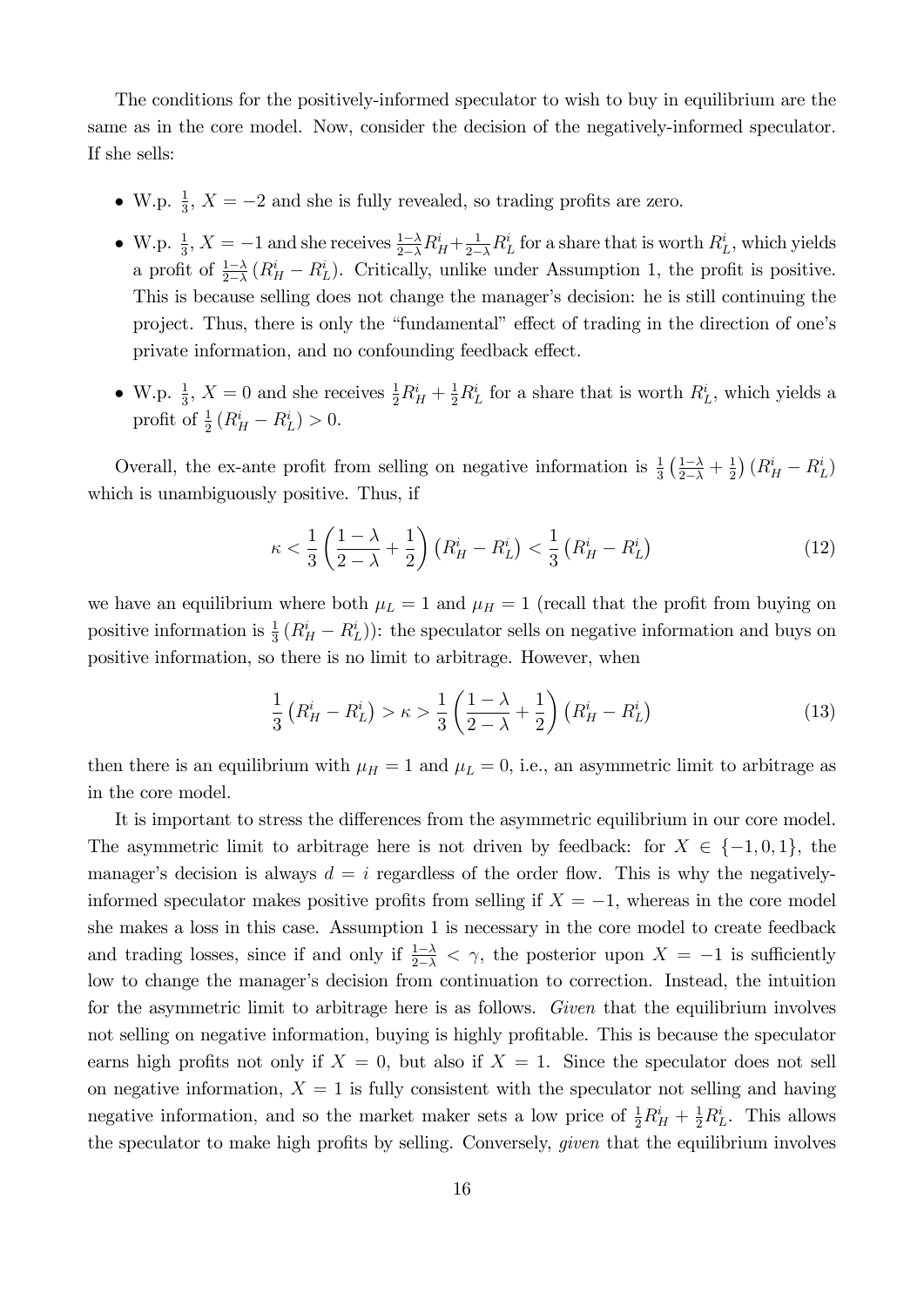buying on positive information, selling is less profitable. This is because the speculator only earns high profits if  $X = 0$ , but not if  $X = -1$ . Since she always buys on positive information, and  $X = -1$  is inconsistent with her buying, it must be that the speculator has negative information (or is absent). Hence the market maker sets a low price, meaning the speculator earns low profits by selling if  $X = -1$ .

The fact that the asymmetric equilibrium here does not result from feedback and does not involve a path of trading losses for the negatively-informed trader has two important implications. First, the asymmetric equilibrium is less likely to arise here (under no feedback) than in the core model (under feedback). This can be seen easily by noting that the set of transaction costs  $\kappa$  that satisfy condition (13) is a strict subset of that which satisfies condition in(8).

Second, in the core model (under feedback), there is an equilibrium with  $\mu_H = 1$  and  $\mu_L = 0$ , but no equilibrium with  $\mu = 0$  and  $\mu = 1$ . However, here (under no feedback), there is also an equilibrium in which  $\mu = 0$  and  $\mu = 1$ . To see this, note that in this equilibrium<sup>6</sup>:

| $X \mid -2 \quad -1$          |               |                                                                                                                                                                                                                                  |  |
|-------------------------------|---------------|----------------------------------------------------------------------------------------------------------------------------------------------------------------------------------------------------------------------------------|--|
| $q \mid 0 \qquad \frac{1}{2}$ | $\frac{1}{2}$ | $\frac{1}{2-\lambda}$                                                                                                                                                                                                            |  |
|                               |               |                                                                                                                                                                                                                                  |  |
|                               |               | $\begin{array}{c ccccc} & i & & i & & i & & i \\ \hline p & R_L^n & \frac{1}{2}R_H^i + \frac{1}{2}R_L^i & \frac{1}{2}R_H^i + \frac{1}{2}R_L^i & \frac{1}{2-\lambda}R_H^i + \frac{1-\lambda}{2-\lambda}R_L^i & R_H^i \end{array}$ |  |

Again, there is no feedback, since  $d = i$  for  $X \in \{-1, 0, 1\}$ . Simple calculations give the positively-informed speculator's profits from buying as  $\frac{1}{3}(\frac{1}{2} + \frac{1-\lambda}{2-\lambda})$  $2-\lambda$  $(R_H^i - R_L^i)$  and the negativelyinformed speculator's profits from selling as  $\frac{1}{3}(R_H^i - R_L^i)$ , which is higher. The intuition is exactly analogous to the earlier case of  $\mu_H = 1$  and  $\mu_L = 0$ : given that the equilibrium involves not trading on positive information and selling on negative information, the speculator does not wish to deviate from this. If (13) holds, then a positively-informed speculator will not buy but a negatively-informed speculator will sell. If also  $\kappa > \frac{1}{3} [(R_L^n - R_H^n) - (R_H^i - R_L^i)]$ , then the positively-informed speculator will not sell either, so the equilibrium of  $\mu_H = 0$  and  $\mu_L = 1$  is sustainable.

#### 3.1.2 Speculator Is Sometimes Absent

In the core model, the speculator is only present with probability  $\lambda < 1$ . This is necessary for the limit to arbitrage to exist. Recall that a limit to arbitrage requires the market maker to set a price that is different from the firm's fundamental value to the speculator. The latter in turn depends on both the manager's decision, and the firm value given this decision. While the market maker always predicts the manager's decision correctly (since he observes all of the information the manager uses to form his posterior), he must disagree with the speculator on whether the decision is desirable for firm value for the speculator to make a loss. In the core

<sup>&</sup>lt;sup>6</sup>Note that  $X = 2$  is off the equilibrium path so we have freedom to specify any belief. We choose  $q = 1$  as this is sufficient to support the equilibrium of  $\mu_H = 0$  and  $\mu_L = 1$ . Regardless of  $q(X = 2)$ , there is no feedback since we have  $d = i$  for  $X \in \{-1, 0, 1\}.$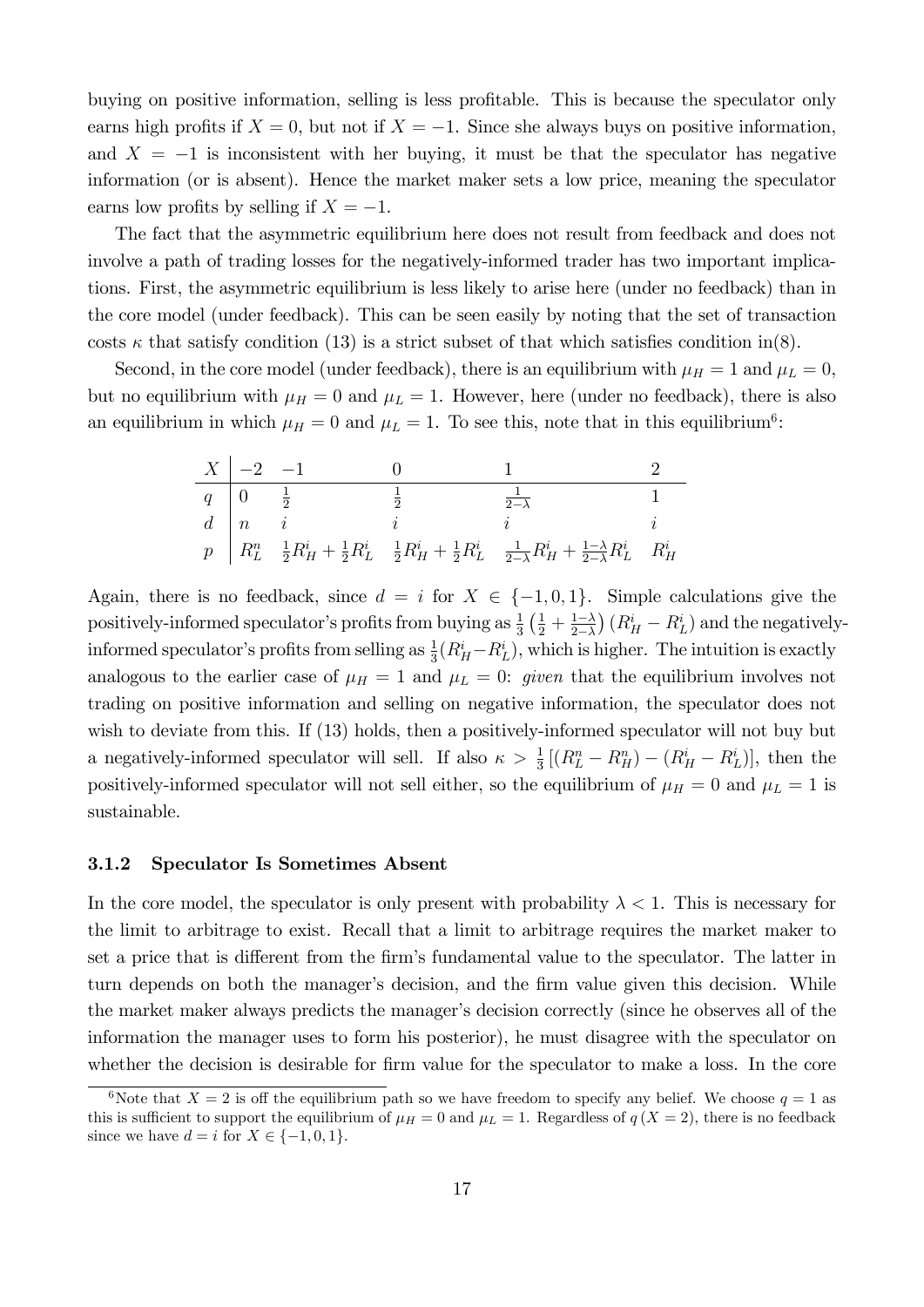model, this disagreement occurs at  $X = -1$ : both the speculator and market maker know that correction will occur, but the speculator knows with certainty that correction is desirable and values the Örm highly, whereas the market maker is not certain that correction is desirable and so sets a low price. It is necessary for  $\lambda < 1$  to create this asymmetry. Observing  $X = -1$ tells the market maker that the speculator could not have bought. With  $\lambda = 1$ , the speculator is always present. Since she is always informed, the only way that she could not have bought is if she has negative information. Thus, the market maker knows with certainty that  $\theta = L$ , and has exactly the same posterior as the speculator  $(q = 0)$ . She sets a price of  $R_L^n$ , which is exactly the speculator's valuation and so the speculator does not make a loss. By contrast, with  $\lambda < 1$ , the absence of a purchasing speculator is consistent with  $\theta = H$ : it could be that the true state is good, and the low total order flow is because the speculator is not present. Put differently,  $\lambda < 1$  creates an information asymmetry between the speculator and the market  $m$ aker  $-$  the speculator knows whether she is present, but the market maker does not. This in turn creates asymmetry in beliefs  $<$  the speculator and the market maker attach different valuations to the Örm, which creates the limit to arbitrage.

We would achieve the same result by instead assuming that the speculator is always present and informed, but can only trade with probability  $\lambda$  – for example, if with probability  $1 - \lambda$ she receives a liquidity shock that prevents her from trading. Thus, for a limit to arbitrage to exist, there must be sufficient uncertainty over whether there is a speculator who can trade  $\overline{\phantom{a}}$ either because there is uncertainty over whether she is present, or there is uncertainty over her ability to trade on her information conditional upon being present.

#### 3.1.3 Speculator's Initial Position is Zero

In our model, the speculator's initial position is zero, so that trading on negative information requires her to take a short position. If the speculator maximizes absolute returns, this is a necessary assumption since, only by taking a short position will she lose by inducing the firm to take an efficient corrective action. If the speculator initially holds several shares in the firm, she may choose to sell some of her shares on negative information  $\overline{\phantom{a}}$  if her trade improves the manager's decision, this will increase the value of her remaining shares.

However, if the speculator maximizes returns relative to other speculators, then our limit to arbitrage may exist even if her initial position is strictly positive. Assume that the speculator is a mutual fund who is benchmarked against the performance of other mutual funds, and that each fund holds 10 shares in the firm. If the speculator sells 6 of her shares and this causes the Örm to take an optimal corrective action, this will increase the value of her remaining 4 shares. However, it will benefit her rivals even more, who still have 10 shares in the firm. Even though selling does not require the speculator to take a short position, in which she loses in absolute terms from an improvement in firm value, selling causes her to suffer losses relative to her peer group and this may deter her from trading in the Örst place. Thus, the limit to arbitrage identified by this paper may exist even in the presence of short-sales constraints.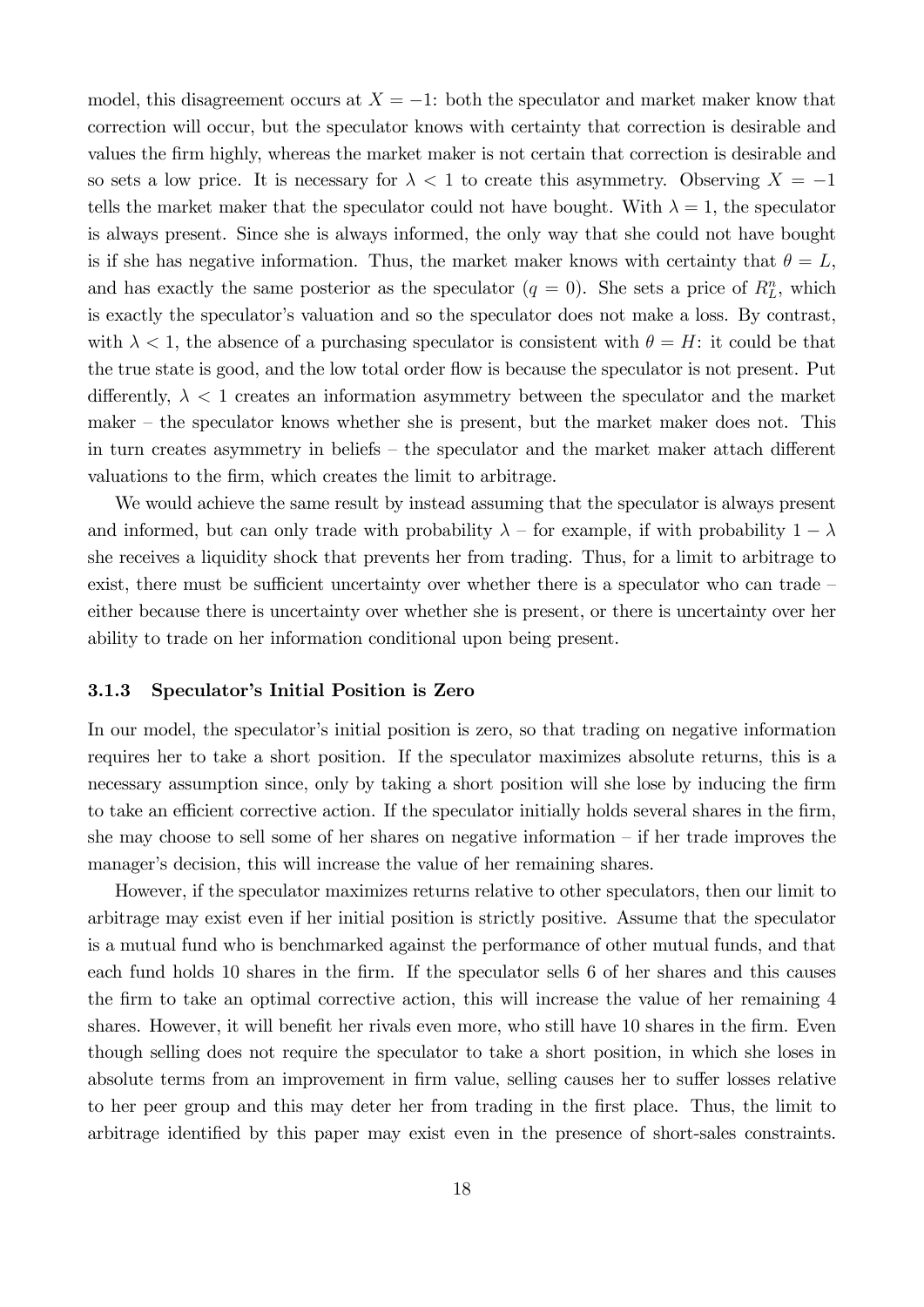While short-sales constraints do not deter selling to a non-negative final position, the feedback effect can deter such selling if the speculator maximizes relative performance.

#### 3.2 Stock Returns

Thus far, we have shown that positive news received by the speculator has a different impact on her trades (and thus total order áow) than negative news. However, it is not obvious that this will translate into a differential impact on stock prices. The market maker is fully rational and takes into account the fact that the speculator does not sell on negative information and adjusts his pricing function accordingly. For example, as shown in Lemma 2, the market maker recognizes that  $X = 1$  could be consistent with a negatively-informed speculator who chooses not to trade, and so  $p(1)$  is no higher than  $p(0)$ . Thus, even though bad news can lead to a neutral (or mildly positive) order flow rather than a negative order flow, the market maker knows that such an order flow can stem from a negatively-informed and non-trading speculator, and will decrease the price accordingly. Put differently, although negative information does not cause a negative order áow (on average), it can still have a negative price impact. Thus, it may seem that good and bad news should have a symmetric effect on stock prices. This section calculates the stock price impact between  $t = 0$  and  $t = 1$  of the speculator receiving either positive or negative information and shows that bad news possessed by the speculator has a smaller impact on prices than good news.

Let  $p^{ante}$  denote the "ex ante" stock price at  $t = 0$ , before the state has been realized. With probability  $\frac{1}{2}$ , the state will be  $\theta = L$  and there is no trade, regardless of whether the speculator is present. Thus, order flow is  $-1$ , 0 or 1 with equal probability. With probability  $\frac{1}{2}$ , the state will be  $\theta = H$ . If the speculator is absent (w.p.  $(1 - \lambda)$ ), there is no trade and we again have  $X \in \{-1, 0, 1\}$  with equal probability. If the speculator is present,  $X \in \{0, 1, 2\}$  with equal probability. Letting  $p(X)$  denote the stock price set by the market maker after observing order flow  $X$ , we have:

$$
p^{ante} = \frac{\lambda}{2} \left( \frac{1}{3} p(0) + \frac{1}{3} p(1) + \frac{1}{3} p(2) \right) + \left( 1 - \frac{\lambda}{2} \right) \left( \frac{1}{3} p(-1) + \frac{1}{3} p(0) + \frac{1}{3} p(1) \right)
$$
  
= 
$$
\frac{1}{3} \left( \frac{\lambda}{2} p(2) + p(1) + p(0) + \left( 1 - \frac{\lambda}{2} \right) p(-1) \right)
$$
  
= 
$$
\frac{1}{6} \left[ (1 - \lambda) R_H^n + R_L^n + (2 + \lambda) R_H^i + 2R_L^i \right]
$$
(14)

If the speculator is present and receives positive information, she will buy one share and so the expected price becomes:

$$
p_{H}^{spec} = \frac{1}{3} (p (2) + p (1) + p (0)).
$$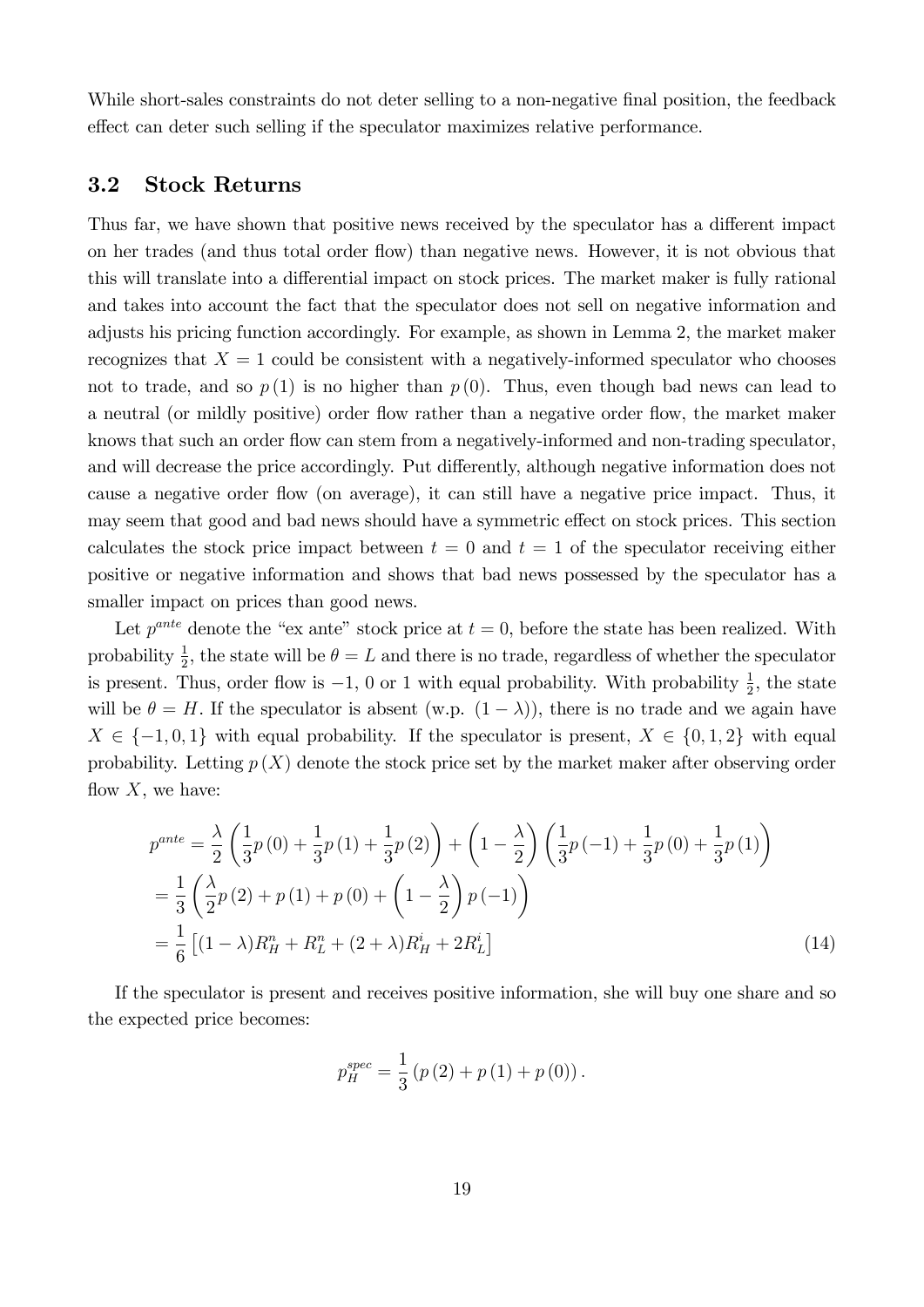The stock return realized when the speculator receives good information is thus given by:

$$
p_H^{spec} - p^{ante} = \frac{1}{3} (p (2) + p (1) + p (0)) - \frac{1}{3} \left( \frac{\lambda}{2} p (2) + p (1) + p (0) + \left( 1 - \frac{\lambda}{2} \right) p (-1) \right)
$$
  
=  $\frac{1}{3} \left( 1 - \frac{\lambda}{2} \right) (p (2) - p (-1))$   
=  $\frac{1}{3} \left( 1 - \frac{\lambda}{2} \right) \left( R_H^i - \frac{1 - \lambda}{2 - \lambda} R_H^n - \frac{1}{2 - \lambda} R_L^n \right) > 0.$ 

Similarly, if the speculator is present and receives negative information, we have:

$$
p_L^{spec} = \frac{1}{3} (p (1) + p (0) + p (-1))
$$

$$
p_L^{spec} - p^{ante} = \frac{1}{3} (p (1) + p (0) + p (-1)) - \frac{1}{3} \left( \frac{\lambda}{2} p (2) + p (1) + p (0) + \left( 1 - \frac{\lambda}{2} \right) p (-1) \right)
$$
  
=  $\frac{1}{3} \frac{\lambda}{2} (p (-1) - p (2)) < 0.$ 

Note that:

$$
abs\left(p_H^{spec} - p^{ante}\right) - abs\left(p_L^{spec} - p^{ante}\right)
$$
  
=  $\frac{1}{3}\left(1 - \frac{\lambda}{2}\right)\left(p\left(2\right) - p\left(-1\right)\right) - \frac{1}{3}\frac{\lambda}{2}\left(p\left(2\right) - p\left(-1\right)\right)$   
=  $\frac{1}{3}\left(1 - \lambda\right)\left(p\left(2\right) - p\left(-1\right)\right) > 0.$  (15)

i.e. the stock price increase upon positive information exceeds the stock price decrease upon negative information. Put differently, positive information is impounded into prices to a greater degree than negative information. Since good and bad news are equally likely, this means that the expected return, conditional on the speculator being present, is positive:

$$
p^{spec} - p^{ante} = \frac{1}{2} \left[ \frac{1}{3} \left( p \left( 2 \right) + p \left( 1 \right) + p \left( 0 \right) \right) + \frac{1}{3} \left( p \left( 1 \right) + p \left( 0 \right) + p \left( -1 \right) \right) \right] - p^{ante}
$$

$$
= \frac{1}{3} \frac{1 - \lambda}{2} \left( p \left( 2 \right) - p \left( -1 \right) \right) > 0. \tag{16}
$$

This result is stated formally in Proposition 3 below:

**Proposition 3** (Asymmetric effect of positive and negative information.) The price impact of the speculator being present and positively informed is greater in absolute terms than the price impact of the speculator being present and negatively informed. The expected return at  $t = 1$ , conditional on the speculator being present, is positive.

Proposition 3 holds even though the market maker is rational and takes into account the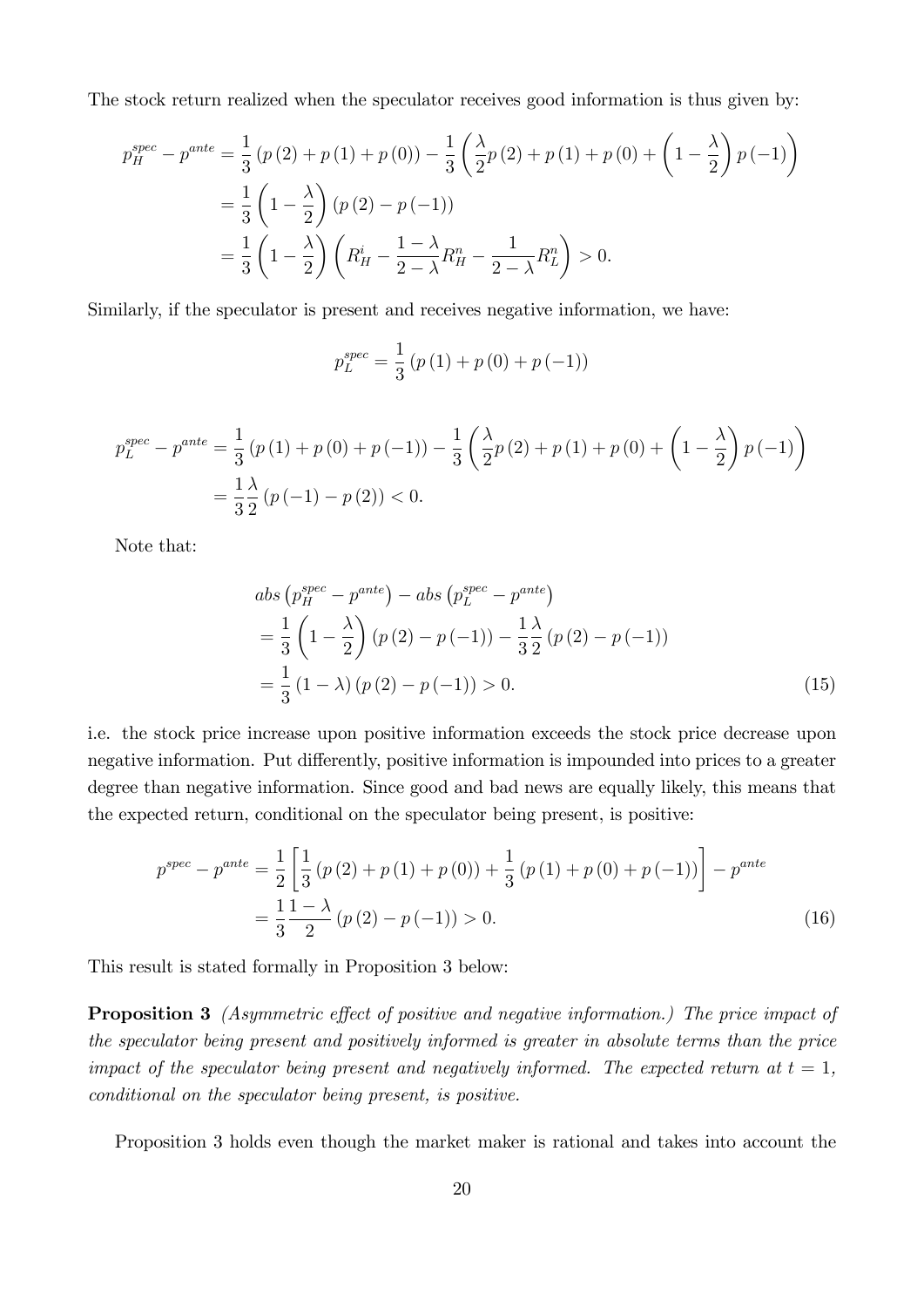fact that the speculator trades asymmetrically when devising his pricing function. Thus, as proven in Appendix A, the expected return unconditional on whether the speculator is present is zero. The market is fully efficient: an uninformed speculator cannot buy the stock at  $t = 0$ and expect a positive average return at  $t = 1$ . Instead, Proposition 3 states that the expected return, *conditional* on the speculator being present, is positive  $\overline{\phantom{a}}$  i.e. good news received by the speculator has a greater impact on the price than bad news received by the speculator. The source of this result is that, even though the market maker is rational, he is unable to distinguish the case of a negatively-informed speculator from that of an absent speculator (i.e. no information), and so negative information has a smaller effect on prices. By contrast, if the speculator is always present, the market maker has no such inference problem and there is no asymmetry. This can be seen by plugging  $\lambda = 1$  into equation (15). Just as  $\lambda < 1$  was a necessary condition for the limit to arbitrage to exist in the first place, it is a necessary and sufficient condition for bad news to have a lower effect on stock prices than good news.

## 4 Summary of Implications

This section discusses several implications of our model. The first is that this paper identifies a limit to arbitrage which, in contrast to alternative explanations, is likely to persist over time even as markets evolve and investors become more sophisticated. One existing source of limited arbitrage is market frictions such as short-sales constraints, which will likely diminish with the development of financial markets. A second is that investors in professional money managers make their allocation decisions based on short-run measures of performance, which leads to mutual funds avoiding arbitrage trading that will only converge in the long run (Shleifer and Vishny (1997)). Such behavior can either be irrational over-extrapolation, or rational if they have limited information on the fund manager's quality but instead must infer it imperfectly from short-run performance. Either way, if investor sophistication and information improve over time, this force will also diminish.

By contrast, the limit to arbitrage analyzed by this paper stems from firm value being endogenous to the act of arbitrage. This is a fundamental force that does not rely on market imperfections, investor irrationality or investor limited information, and so may continue to persist over time. (The only market imperfection that our model requires is trading costs, which exist even in developed financial markets). All agents in the model act with full rationality: the market maker takes into account the manager's learning when setting the price, and this in turn affects the speculator's decision to trade; in addition, the market maker knows that the speculator is pursuing an asymmetric trading strategy. If anything, the limit to arbitrage may increase with investor sophistication, as this augments the extent to which speculators have value-relevant information which the manager attempts to learn by observing the price.

The second main category of applications stems from the fact that the limit to arbitrage is asymmetric. While the speculator buys on good information, he does not sell on bad informa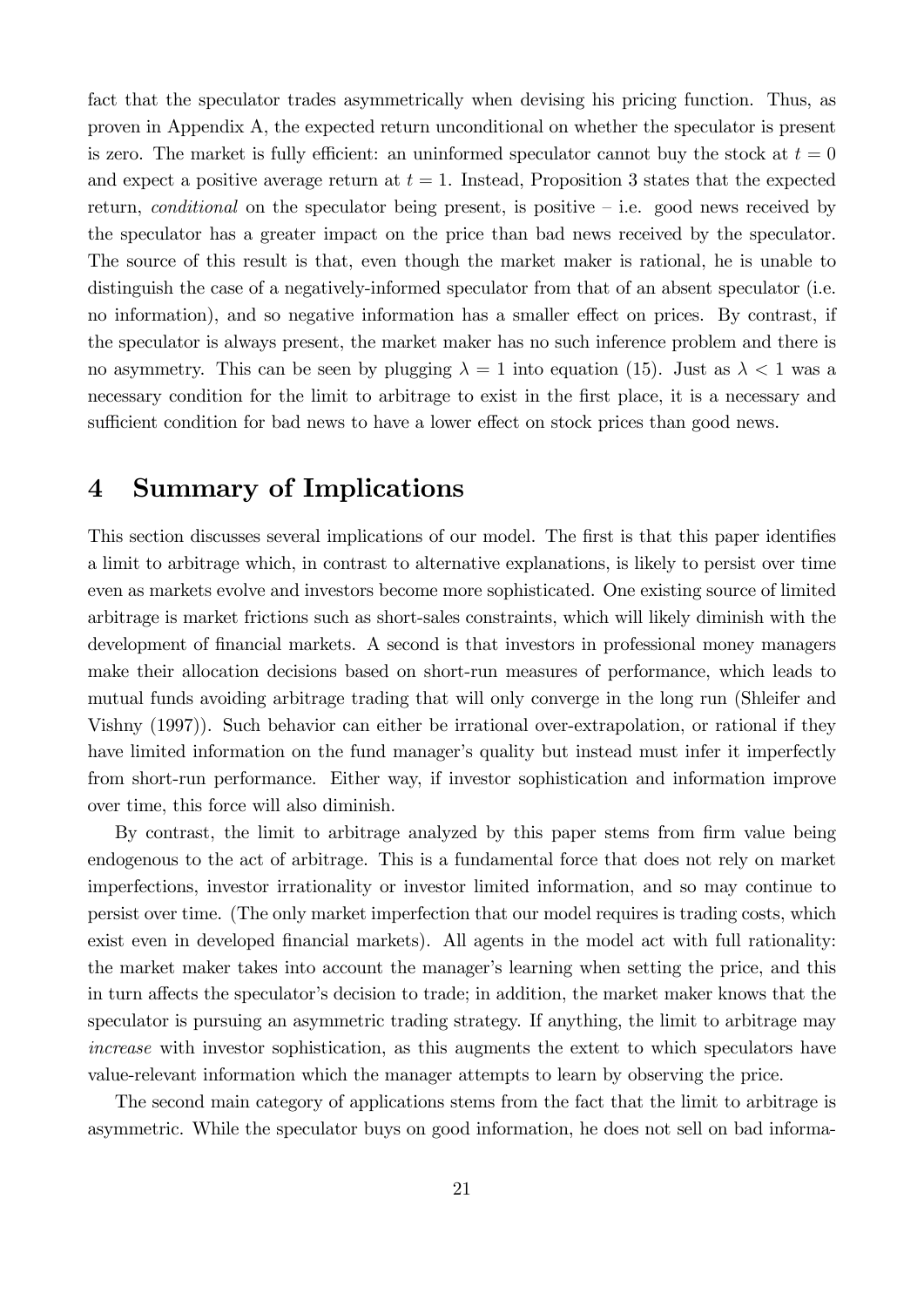tion. Even though the market maker takes this into account, Proposition 3 shows that negative information will enter into prices more slowly, as found empirically by Hong, Lim, and Stein (2000). While Hong, Lim, and Steinís results are consistent with the Hong and Stein (1999) model that news travels more slowly in small firms with low analyst coverage, Hong and Stein do not predict an asymmetry between good and bad news.<sup>7</sup> Hong, Lim, and Stein speculate that the asymmetry arises because key information is held by the firm's managers, and they disseminate favorable information more enthusiastically than unfavorable information because they are evaluated according to the stock price. Our theoretical model offers a potential alternative explanation. Key information is held by a firm's investors, who disseminate information not through public news releases, but by trading on it. Their reluctance to disseminate bad news is not because they are evaluated according to the stock price, but due to the limit to arbitrage created by the feedback effect.

Moreover, the feedback effect means that the lack of negative information in prices will have further consequences on real decisions. In particular, if speculators choose not to trade on negative information, then such negative information does not become incorporated into stock prices and fails to influence the manager's behavior. Thus, some negative-NPV projects will not be optimally abandoned, leading to overinvestment  $-$  even though there is an agent who knows with certainty that the investment is undesirable, it still takes place. In the model, even if  $\theta = L$ , we have  $d = i$  if the noise trader does not sell. Critically, overinvestment does not occur because the manager is pursuing private benefits, as in the standard theories of Jensen (1986), Stulz (1990) and Zwiebel (1996). In contrast, the manager is fully aligned with Örm value and there are no agency problems. The manager wishes to maximize firm value by learning from prices, but is unable to do so since speculators refrain from impounding their information into prices. Note that overinvestment occurs even though the manager is fully aware that the speculator does not trade on negative information and takes this into account.

The above overinvestment result can apply to M&A as well as organic expansion. Luo (2005) shows that managers sometimes use the market reaction to announced M&A deals to guide whether they should cancel the acquisition. While he finds that some transactions are canceled in equilibrium, our model suggests that there are other negative-NPV deals that should optimally be canceled but are not because speculators do not impound their negative views into prices. This may explain why a large proportion of M&A deals destroy value (see, e.g., Andrade, Mitchell and Stafford (2001).)

Our theory also suggests why investor outflows from mutual funds upon poor performance are less pronounced than fund ináows upon good performance, as found by Lynch and Musto (2003). Their explanation is that poor performance will lead to the fund family taking corrective actions, such as replacing the fund manager, removing the incentive to withdraw from a poorlyperforming fund. In that paper, investors' fund flows have no direct effect on the fund family's

<sup>&</sup>lt;sup>7</sup>Note that our paper focuses on the effect of news on stock prices. It does not address the predictability of future returns from past returns, which is another component of the Hong, Lim, and Stein (2000) findings.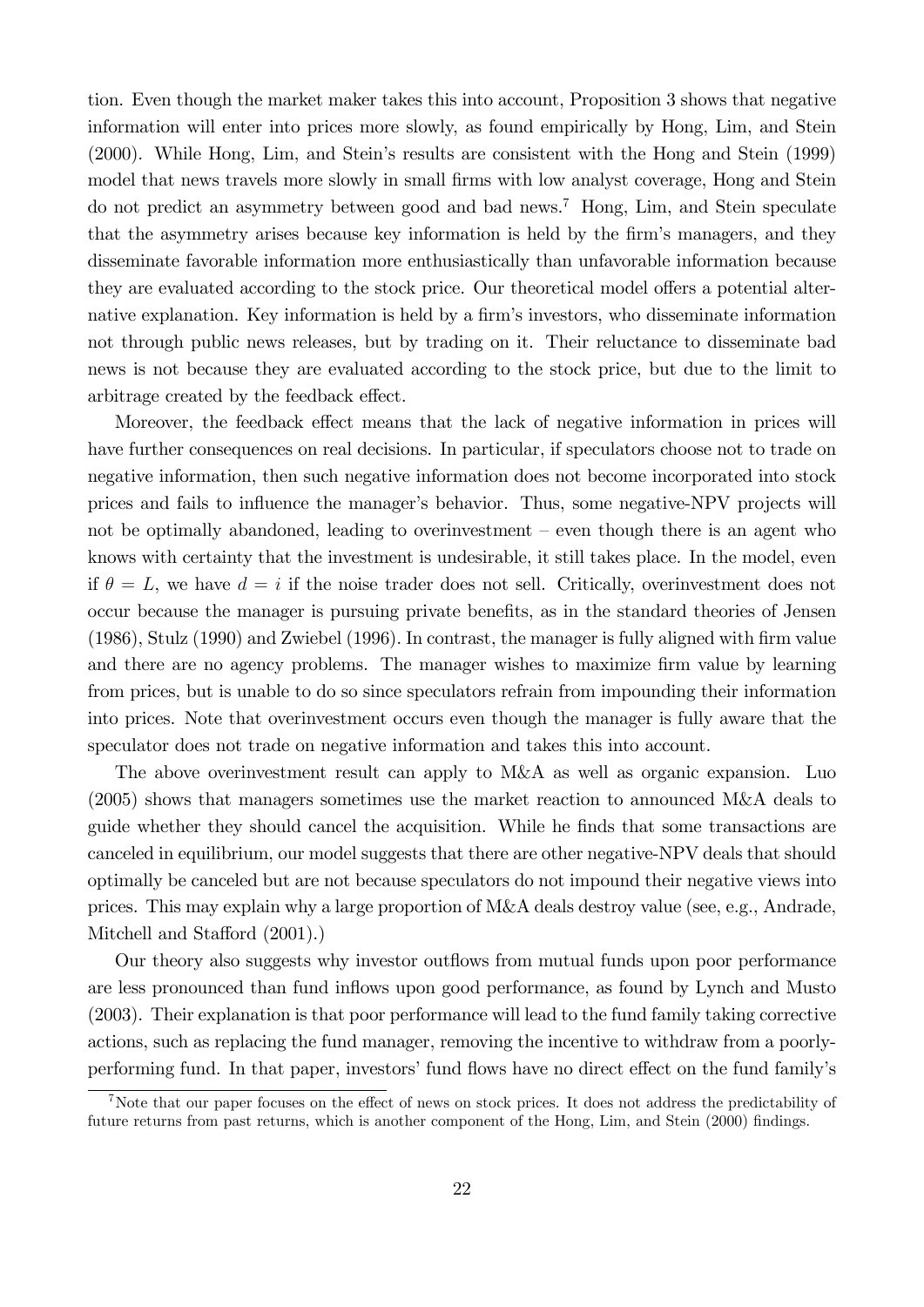decision to undertake a corrective action, which is instead purely based on the fund performance. Our model (applied to a mutual fund setting) suggests that the fund family will learn from investor flows in order to guide their correction decision, assuming that investors have private information on fund manager ability, over and above the publicly observable poor performance measure. Therefore, investors who are evaluated according to relative performance may choose not to withdraw, since doing so will directly affect the family's decision. It is thus most applicable to mutual fund investors with detailed information on management quality, such as funds-of-funds or large institutional investors. In addition to having detailed information, such investors are also likely evaluated according to relative performance.<sup>8</sup>

### 5 Conclusion

This paper has modeled a limit to arbitrage that stems from the fact that firm value is endogenous to the act of exploiting the arbitrage. We showed that investors may refrain from trading on negative information even in the absence of short-sale constraints, risk aversion or short horizons. Instead, the speculator strategically withholds negative information to avoid it improving the manager's investment decisions and causing her to realize a loss on her short position. Unlike existing limits to arbitrage based on exogenous market frictions, this mechanism may not attenuate with the development of financial markets. The model can potentially explain why negative information is incorporated into prices more slowly than positive information, and why managers may overinvest even in the absence of agency problems.

<sup>8</sup>Mutual funds always trade at net asset value (NAV) regardless of the manager in charge. Thus, we require a redemption cost for the limit to arbitrage to exist (similar to the transaction cost  $\kappa$  in this model), otherwise an investor could withdraw from the fund at NAV, and immediately re-inject the funds at NAV if the manager is replaced. For closed-end funds, which need not trade at NAV, no redemption cost is needed.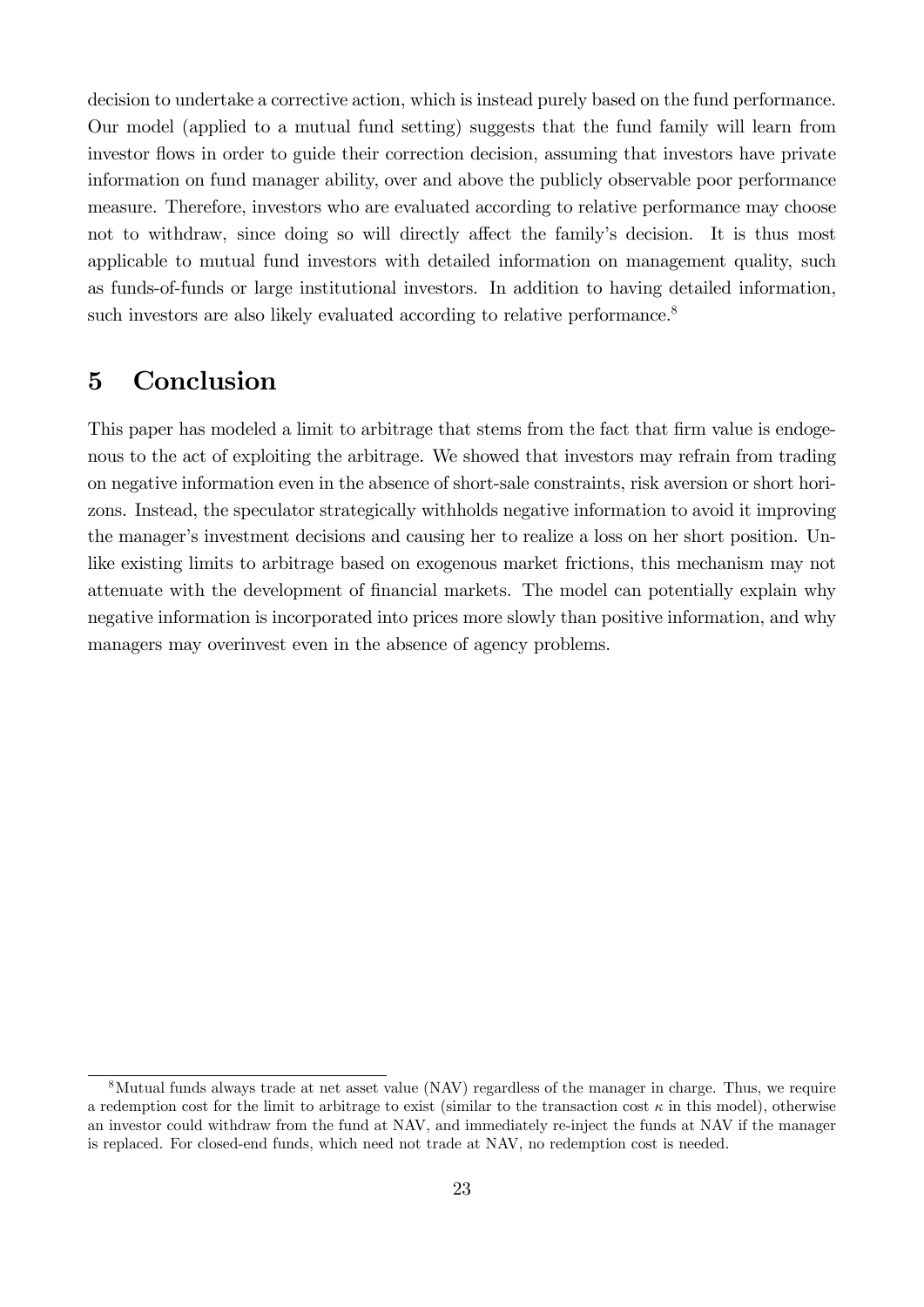## References

- [1] Andrade, Gregor, Mark Mitchell, and Erik Stafford (2001): "New Evidence and Perspectives on Mergers." Journal of Economic Perspectives 15, 103–120.
- [2] Bond, Philip, Itay Goldstein, and Edward S. Prescott (2010): "Market-Based Corrective Actions." Review of Financial Studies 23, 781–820.
- [3] Campbell, John and Albert S. Kyle (1993): "Smart Money, Noise Trading and Stock Price Behavior." Review of Economic Studies 60, 1–34.
- [4] Chakraborty, Archishman and Bilge Yilmaz (2004): "Manipulation in Market Order Models." Journal of Financial Markets 7, 187–206.
- [5] Chen, Qi, Itay Goldstein, and Wei Jiang (2007): "Price Informativeness and Investment Sensitivity to Stock Price." Review of Financial Studies 20, 619–650.
- [6] DeLong, Bradford, Andrei Shleifer, Lawrence Summers, and Robert Waldmann (1990): *i*Noise Trader Risk in Financial Markets." *Journal of Political Economy* 98, 703–738.
- [7] Dow, James, Itay Goldstein, and Alexander Guembel (2010): "Incentives for Information Production in Markets where Prices Affect Real Investment." Working paper, University of Pennsylvania.
- [8] Edmans, Alex, Itay Goldstein, and Wei Jiang (2011): "The Real Effects of Financial Markets: The Impact of Prices on Takeovers." Journal of Finance, forthcoming.
- [9] Geczy, Christopher, David K. Musto, and Adam V. Reed (2002), "Stocks Are Special Too: An Analysis of the Equity Lending Market." Journal of Financial Economics 66, 241–269.
- [10] Goldstein, Itay, and Alexander Guembel (2008): "Manipulation and the Allocational Role of Prices." Review of Economic Studies 75, 133–64.
- [11] Goldstein, Itay, Emre Ozdenoren, and Kathy Yuan (2010): "Learning and Complementarities in Speculative Attacks." Review of Economic Studies, forthcoming.
- [12] Hayek, Friedrich A. (1945): "The Use of Knowledge in Society." American Economic Review 35, 519–530.
- [13] Hong, Harrison, Terence Lim and Jeremy C. Stein (2000): "Bad News Travels Slowly: Size, Analyst Coverage and the Profitability of Momentum Strategies." Journal of Finance 55,  $265 - 296.$
- [14] Hong, Harrison and Jeremy C. Stein (1999): "A Unified Theory of Underreaction, Momentum Trading and Overreaction in Asset Markets." Journal of Finance 54, 2143–2184.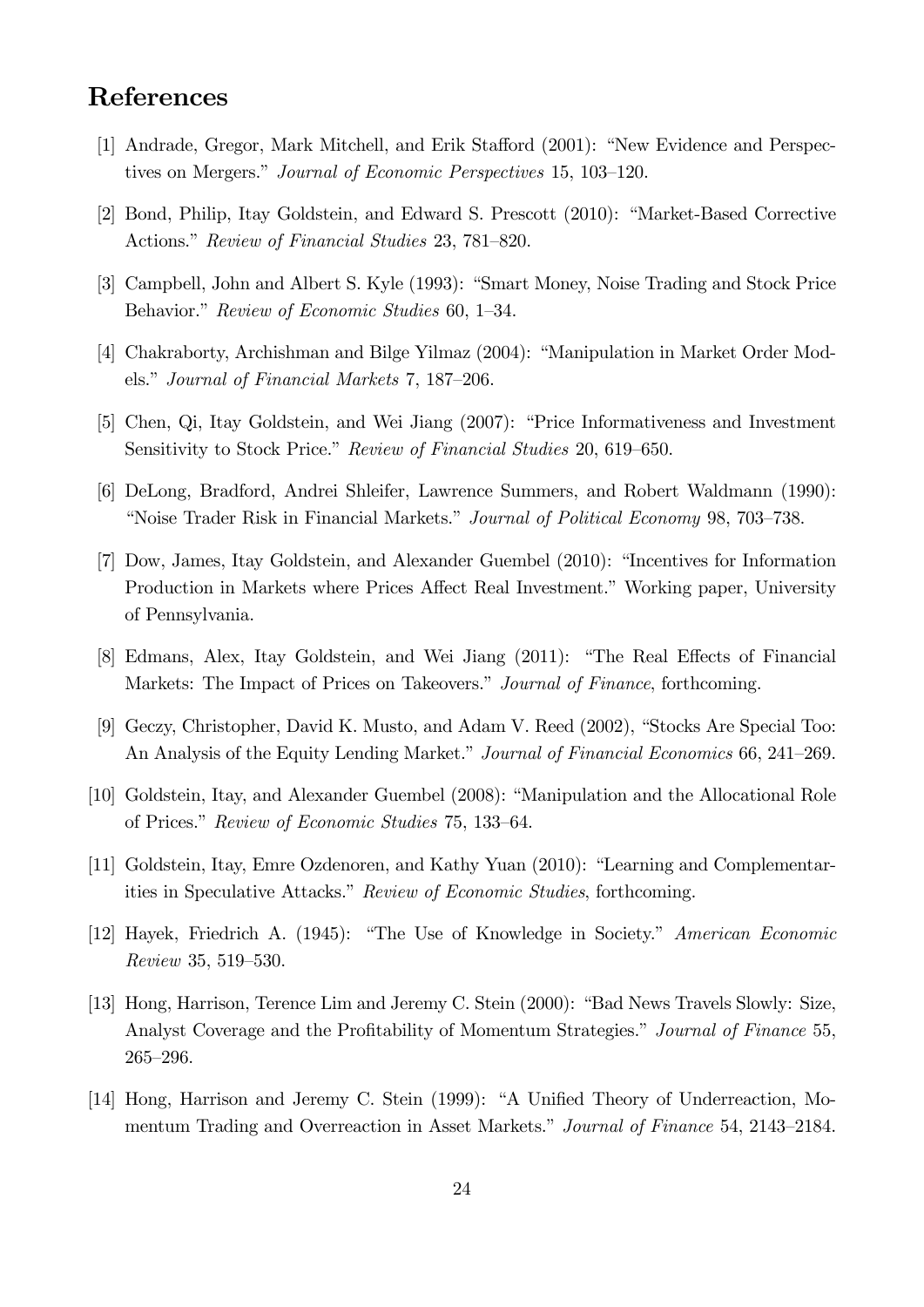- [15] Jensen, Michael C. (1986): "The Agency Costs of Free Cash Flow: Corporate Finance and Takeovers." American Economic Review 76, 323-329.
- [16] Kondor, Peter  $(2009)$ : "Risk in Dynamic Arbitrage: The Price Effects of Convergence Trading." Journal of Finance 64, 631–655.
- [17] Kyle, Albert S. (1985): "Continuous Auctions and Insider Trading." *Econometrica* 53, 1315–1336.
- [18] Lamont, Owen, and Richard Thaler (2003): "Can the Market Add and Subtract?: Mispricing in Tech-Stock Carve-Outs." Journal of Political Economy 111, 227–268.
- [19] Luo, Yuanzhi (2005): "Do Insiders Learn from Outsiders? Evidence from Mergers and Acquisitions." Journal of Finance 60, 1951–1982
- $[20]$  Lynch, Anthony W. and David K. Musto  $(2003)$ : "How Investors Interpret Past Fund Returns." Journal of Finance 58, 2033-2058.
- [21] Mitchell, Mark, and Todd Pulvino (2001): "Characteristics of Risk and Return in Risk Arbitrage." Journal of Finance 56, 2135–2176.
- [22] Mitchell, Mark, Todd Pulvino, and Erik Stafford (2002): "Limited Arbitrage in Equity Markets." Journal of Finance 57, 551–584.
- [23] Myers, Stewart C. and Nicolas Majluf (1984): "Corporate Financing and Investment Decisions When Firms Have Information That Investors Do Not Have." Journal of Financial Economics 13, 187–221
- [24] Pontiff, Jeffrey (1996): "Costly Arbitrage: Evidence from Close-End Funds." Quarterly Journal of Economics 111, 1135-1151.
- [25] Shleifer, Andrei and Robert W. Vishny (1997): "The Limits of Arbitrage." Journal of  $Finance 52, 35-55.$
- [26] Stulz, René M. (1990): "Managerial Discretion and Optimal Financing Policies." Journal of Financial Economics 26,  $3-26$ .
- [27] Zwiebel, Jeffrey (1996): "Dynamic Capital Structure Under Managerial Entrenchment." American Economic Review 86, 1197–1215.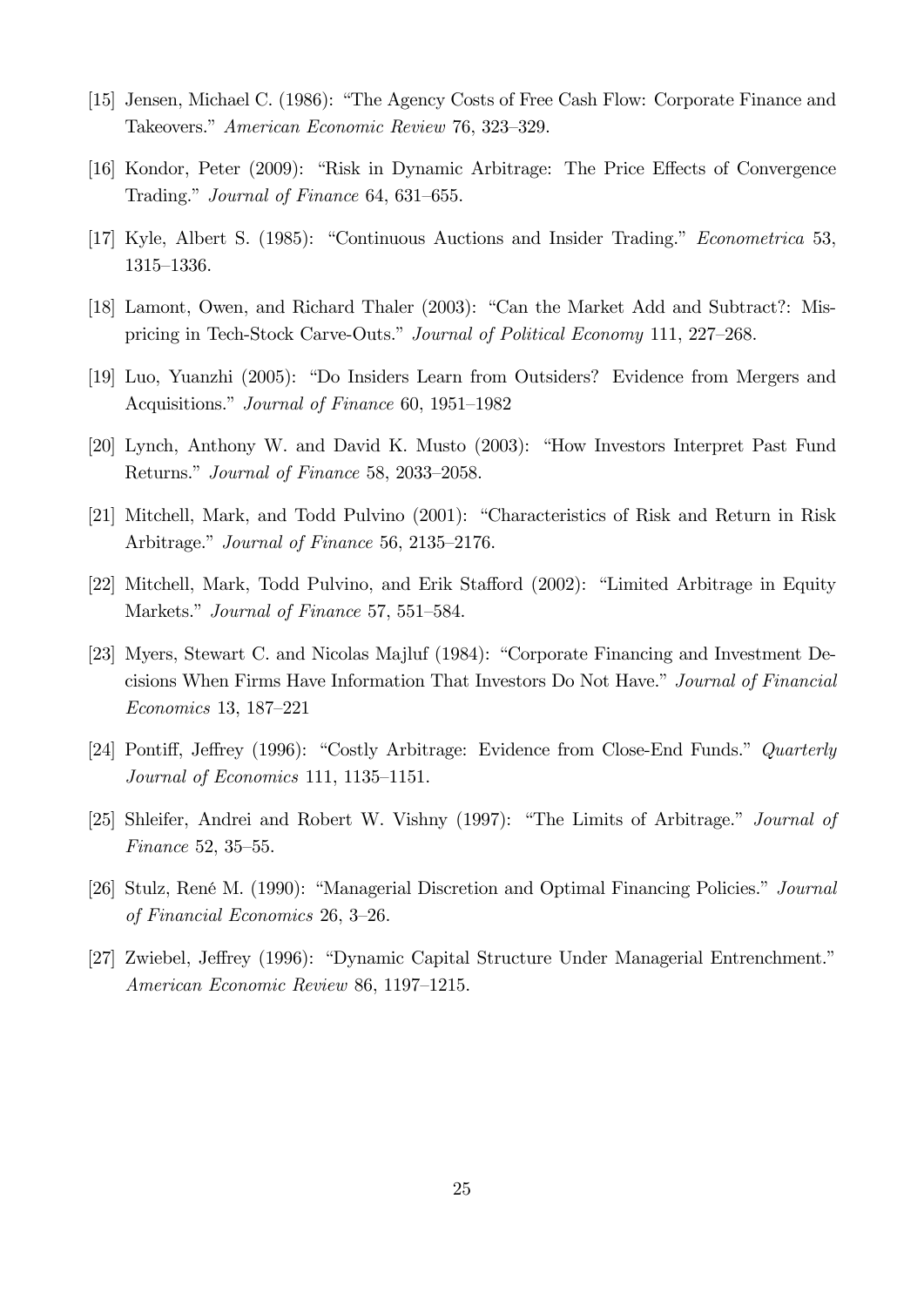## A Proofs

#### Proof of Lemma 1

Given the speculator's strategy, any  $X \in \mathcal{Q}$  is on the path of play. So from Bayes' rule, we have

$$
q(X) = \Pr(H|X)
$$
  
= 
$$
\frac{\Pr(X|H)}{\Pr(X|H) + \Pr(X|L)}
$$

:

We thus have:

$$
q(-2) = \frac{0}{0 + \mu_L}
$$
  
\n= 0;  
\n
$$
q(-1) = \frac{(1 - \mu_H)\lambda(1/3) + (1 - \lambda)(1/3)}{(1 - \mu_H)\lambda(1/3) + (1 - \lambda)(1/3) + \lambda(1/3) + (1 - \lambda)(1/3)}
$$
  
\n
$$
= \frac{1 - \lambda\mu_H}{2 - \lambda\mu_H};
$$
  
\n
$$
q(0) = \frac{\lambda\mu_H(1/3) + \lambda(1 - \mu_H)(1/3) + (1 - \lambda)(1/3)}{\lambda\mu_H(1/3) + \lambda(1 - \mu_H)(1/3) + (1 - \lambda)(1/3) + \lambda\mu_L(1/3) + \lambda(1 - \mu_L)(1/3) + (1 - \lambda)(1/3)}
$$
  
\n
$$
= \frac{1}{2};
$$
  
\n
$$
q(1) = \frac{\lambda\mu_H(1/3) + \lambda(1 - \mu_H)(1/3) + (1 - \lambda)(1/3)}{\lambda\mu_H(1/3) + \lambda(1 - \mu_H)(1/3) + (1 - \lambda)(1/3) + \lambda(1 - \mu_L)(1/3) + (1 - \lambda)(1/3)}
$$
  
\n
$$
= \frac{1}{2 - \lambda\mu_L};
$$
  
\n
$$
q(2) = \frac{\lambda\mu_H(1/3) + (1 - \lambda)(1/3)}{\lambda\mu_H(1/3) + (1 - \lambda)(1/3)}
$$
  
\n= 1.

Then, sequential rationality implies the table in Lemma 1.

#### Proof of Lemma 3

With  $\mu_L = 0$ , we are free to specify any posterior for  $X = -2$ . Call this posterior  $\hat{q}$ . The set of equilibria is given as follows:

| $X \mid -2 \mid -1$ |                                                                                                                                                                                                                                                                                                                                                                                                                                             |  |  |
|---------------------|---------------------------------------------------------------------------------------------------------------------------------------------------------------------------------------------------------------------------------------------------------------------------------------------------------------------------------------------------------------------------------------------------------------------------------------------|--|--|
|                     |                                                                                                                                                                                                                                                                                                                                                                                                                                             |  |  |
|                     |                                                                                                                                                                                                                                                                                                                                                                                                                                             |  |  |
|                     | $\begin{array}{ c c c c c } \hline \begin{array}{cccccccccc} q & \widehat{q} & \frac{1-\lambda}{2-\lambda} & & & \frac{1}{2} & & \frac{1}{2} & & 1 \\ \end{array} & & & & & \frac{1}{2} & & \frac{1}{2} & & 1 \\ \end{array} & & & & & & i & & & \\ \hline p & ? & & & \frac{1-\lambda}{2-\lambda}R^{n}_{H}+\frac{1}{2-\lambda}R^{n}_{L} & & \frac{1}{2}R^{i}_{H}+\frac{1}{2}R^{i}_{L} & & \frac{1}{2}R^{i}_{H}+\frac{1}{2}R^{i}_{L} & & R$ |  |  |

There are two cases to consider: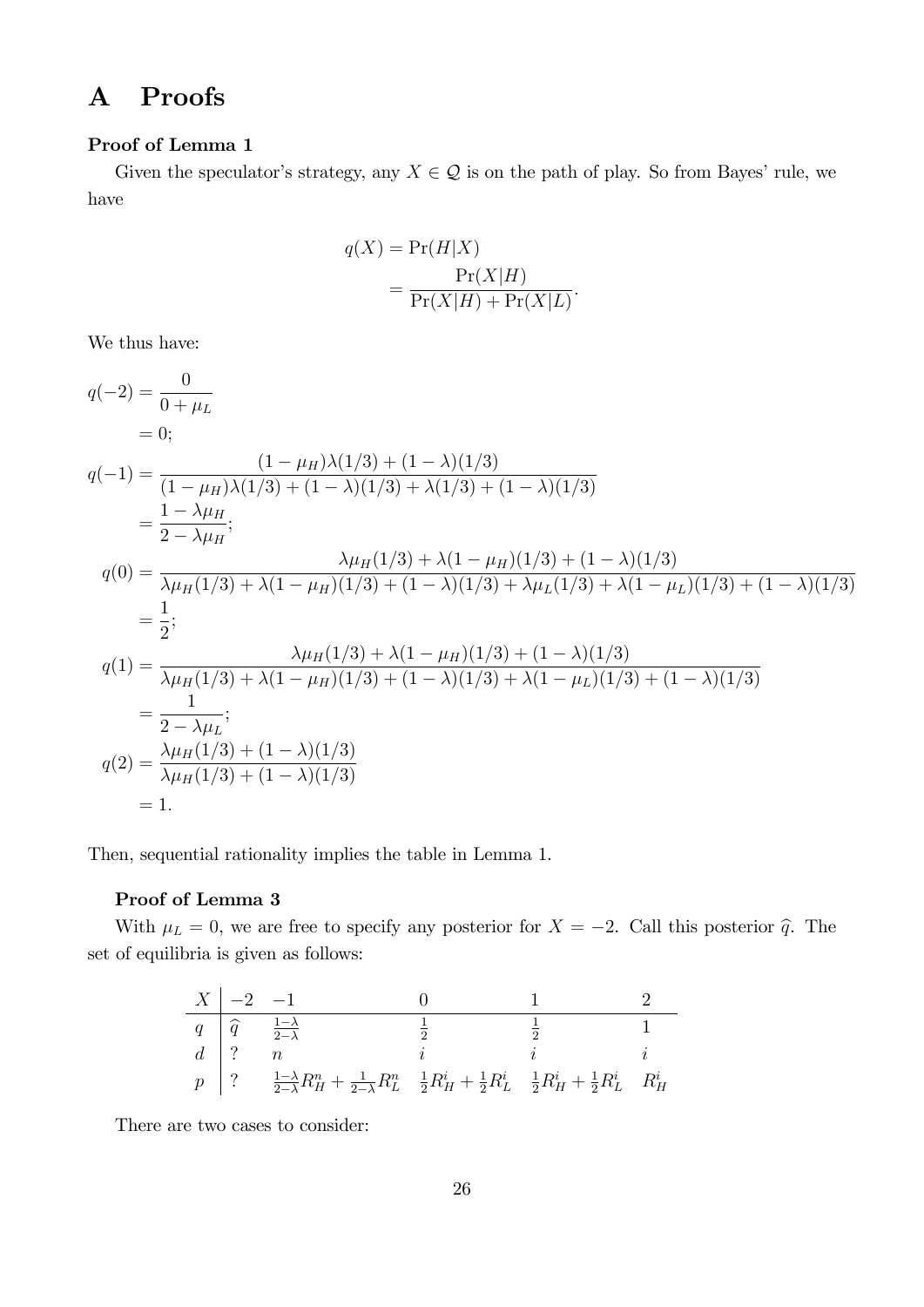**Case 1:**  $0 < \widehat{q} < \frac{1-\lambda}{2-\lambda}$  $\frac{1-\lambda}{2-\lambda}$ . We thus have  $d(-2) = n$ , and so  $p(-2) = \widehat{q}R_H^n + (1-\widehat{q})R_L^n$ . Since  $p(-2)$  is even lower than the core model where  $\hat{q} = 0$ , this makes it even less profitable for the negatively-informed speculator to sell and so it remains the case that  $\mu_L = 0$ . Thus, all of the other equilibria with  $\hat{q} < \frac{1-\lambda}{2-\lambda}$  $\frac{1-\lambda}{2-\lambda}$  are outcome-equivalent to the core model since d and  $\mu_L$  remain the same.

**Case 2:**  $\hat{q} > \frac{1-\lambda}{2-\lambda}$  $\frac{1-\lambda}{2-\lambda}$ . We now have  $d(-2) = i$  and so  $p(-2) = \hat{q}R_H^i + (1-\hat{q})R_L^i$ . The positively-informed speculator's decision is unchanged. It now becomes automatic that she does not want to sell, because she will not be able to manipulate the manager into taking the wrong decision – the manager will take the correct decision of  $d = i$  if  $X = -2$ . However, the negatively-informed speculator may now want to sell, because she manipulates the manager into taking the wrong decision of  $d = i$  if  $X = -2$ . If she sells:

- W.p.  $\frac{1}{3}$ ,  $X = -2$  and she receives  $\hat{q}R_H^i + (1 \hat{q})R_L^i$  for a share which is worth  $R_L^i$ , which yields a profit of  $\hat{q}(R_H^i - R_L^i) > 0$ .
- W.p.  $\frac{1}{3}$ ,  $X = -1$  and she receives  $\frac{1-\lambda}{2-\lambda}R_H^n + \frac{1}{2-\lambda}R_L^n$  for a share which is worth  $R_L^n$ , which yields a profit of  $\frac{1-\lambda}{2-\lambda} (R_H^n - R_L^n) < 0$ .
- W.p.  $\frac{1}{3}$ ,  $X = 0$  and she receives  $\frac{1}{2}R_H^i + \frac{1}{2}R_L^i$  for a share which is worth  $R_L^i$ , which yields a profit of  $\frac{1}{2} (R_H^i - R_L^i) > 0$ .

Her expected profit is now:

$$
\frac{1}{3}\left[\left(\widehat{q}+\frac{1}{2}\right)\left(R_H^i-R_L^i\right)+\frac{1-\lambda}{2-\lambda}\left(R_H^n-R_L^n\right)\right].
$$
\n(17)

If this is less than  $\kappa$ , then we have  $\mu_L = 0$  as before, so we continue to have an asymmetric limit to arbitrage. Recall the profit from buying on positive information is  $\frac{1}{3}(R_H^i - R_L^i)$ , so there is a non-empty set of  $\kappa$ 's that is high enough to deter selling on negative information but not buying on positive information.

If (17) is greater than  $\kappa$ , then the negatively-informed speculator will sell. Then,  $q(-2) = 0$ and so  $\hat{q} > \frac{1-\lambda}{2-\lambda}$  $\frac{1-\lambda}{2-\lambda}$  cannot be an equilibrium. In sum, the only equilibria involve  $\mu_L = 0$  and  $\mu_H = 1.$ 

#### Proof of Proposition 2

We will show that there is no equilibrium in which one speculator type always sells, and the other speculator type buys with probability less than 1 (and otherwise does not trade). There are thus two possible equilibria to consider: one in which the speculator sells if  $\theta = L$  and does not always buy if  $\theta = H$ , and one in which the speculator sells if  $\theta = H$  and does not always buy if  $\theta = L$ .

We consider the first case first. Using the notation in the main text, this involves  $\mu_L = 1$  and  $\mu_H < 1$ . Thus, from Lemma 1, we have  $d(X = 1) = d(X = 0) = i$ . For a feedback equilibrium, we require  $d(X = -1) = n$ , and so the result in Lemma 1 becomes: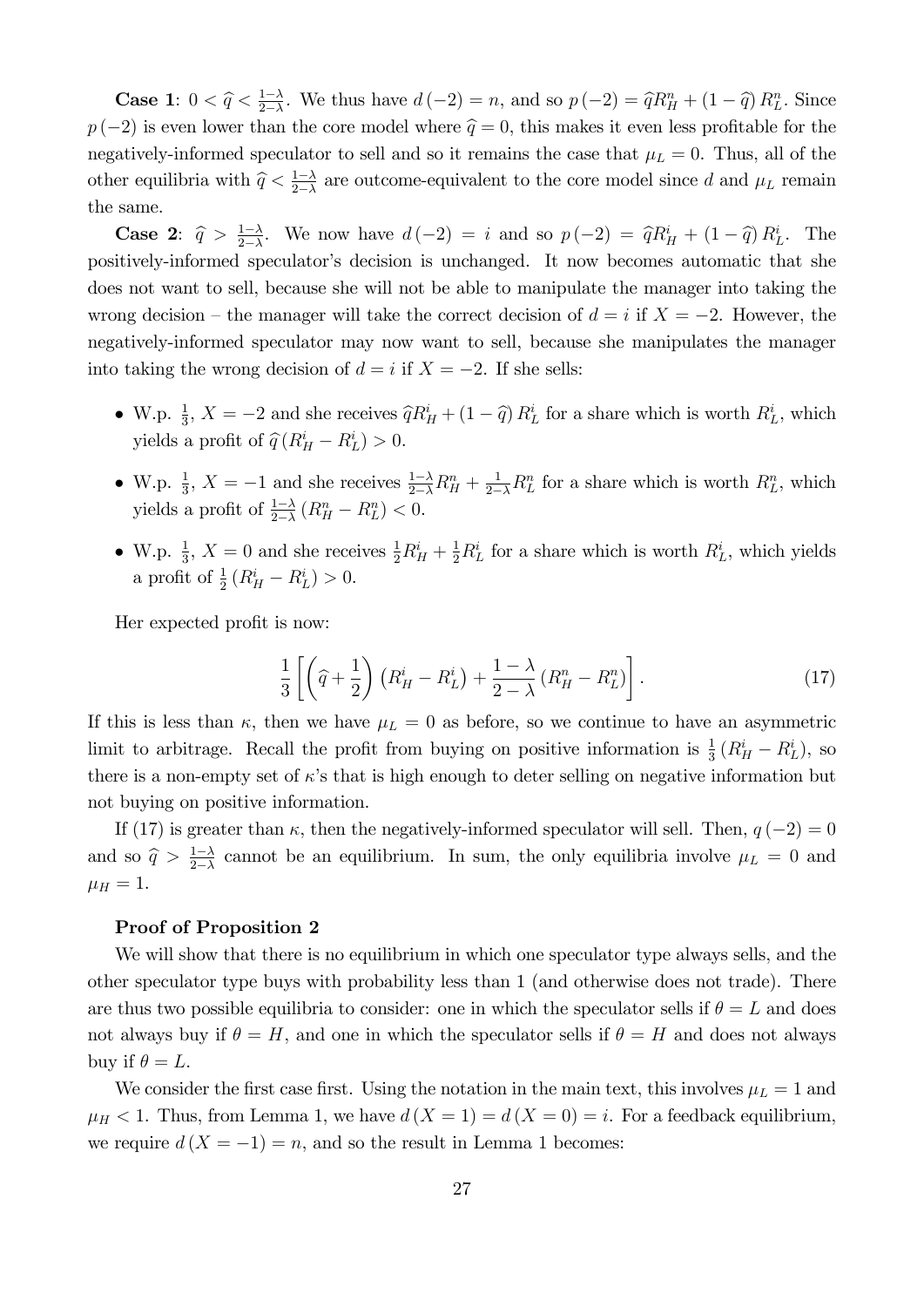$$
\begin{array}{c|cccc}\nX & -2 & -1 & 0 & 1 & 2 \\
\hline\nq & 0 & \frac{1-\lambda\mu_H}{2-\lambda\mu_H} & \frac{1}{2} & \frac{1}{2} & 1 \\
d & n & n & i & i \\
p & R_L^n & \frac{1-\lambda\mu_H}{2-\lambda\mu_H}R_H^n + \frac{1}{2-\lambda\mu_H}R_L^n & \frac{1}{2}R_H^i + \frac{1}{2}R_L^i & \frac{1}{2}R_H^i + \frac{1}{2}R_L^i & R_H^i\n\end{array}
$$

To show that the negatively-informed speculator does not sell with greater frequency than the positively-informed speculator buys, it is sufficient to show that the profits from buying if  $\theta = H$  exceed the profits from selling if  $\theta = L$ . To do so, we will compare analogous cases.

First, if a positively-informed speculator buys and  $X = 2$ , she is fully revealed and her profits are zero. Similarly, if a negatively-informed speculator sells and  $X = -2$ , she is fully revealed and her profits are zero. Second, if a positively-informed speculator buys and  $X = 0$ , she makes a profit of  $\frac{1}{2}(R_H^i - R_L^i)$ . Similarly, if a negatively-informed speculator sells and  $X = 0$ , she makes a profit of  $\frac{1}{2}(R_H^i - R_L^i)$ . Finally, If a positively-informed speculator buys and  $X = 1$ , she makes a profit of  $\frac{1}{2}(R_H^i - R_L^i)$ . If the negatively-informed speculator sells and  $X = -1$ , she makes a loss of  $\frac{1}{2-\lambda\mu_H}(R_L^n - R_H^n)$ . Hence, overall, the profit for a positively-informed speculator from buying exceeds the profit for a negatively-informed speculator from selling. Thus, there cannot be an equilibrium in which  $\mu_L = 1$  and  $\mu_H < 1$ .

The second case is when the speculator sells on positive information and buys with probability less than 1 on negative information, i.e. her strategy profile is given by:

$$
\begin{array}{c|cc}\n\theta & -1 & 0 & 1 \\
\hline\nH & \mu_H & 1 - \mu_H & 0 \\
L & 0 & 1 - \mu_L & \mu_L\n\end{array}
$$

and the outcomes of the trading game are:

$$
\begin{array}{c|cccc}\nX & -2 & -1 & 0 & 1 & 2 \\
\hline\nq & 1 & \frac{1}{2-\lambda\mu_L} & \frac{1}{2} & \frac{1-\lambda\mu_H}{2-\lambda\mu_H} & 1 \\
d & i & i & i & ? & n \\
p & R_H^i & \frac{1}{2-\lambda\mu_L}R_H^i + \frac{1-\lambda\mu_L}{2-\lambda\mu_L}R_L^i & \frac{1}{2}R_H^i + \frac{1}{2}R_L^i & ? & R_L^n\n\end{array}
$$

Since only a positively-informed speculator sells in equilibrium, selling conveys to the manager that the state is good and leads the manager to invest. The positively-informed speculator knows that the state is good and so values the firm at  $R_H^i$ . If  $X = -2$ , the speculator breaks even but if  $X \in \{-1, 0\}$ , the market maker does not know that the state is good and so pays a price below  $R_H^i$ . Thus, the speculator makes a loss, and so this is not an equilibrium.

#### Proof that the Unconditional Expected Return is Zero

If  $\theta = H$  is realized, the expected price becomes:

$$
p_H = (1 - \lambda) \left[ \frac{1}{3} p \left( -1 \right) + \frac{1}{3} p \left( 0 \right) + \frac{1}{3} p \left( 1 \right) \right] + \lambda \left( \frac{1}{3} p \left( 0 \right) + \frac{1}{3} p \left( 1 \right) + \frac{1}{3} p \left( 2 \right) \right)
$$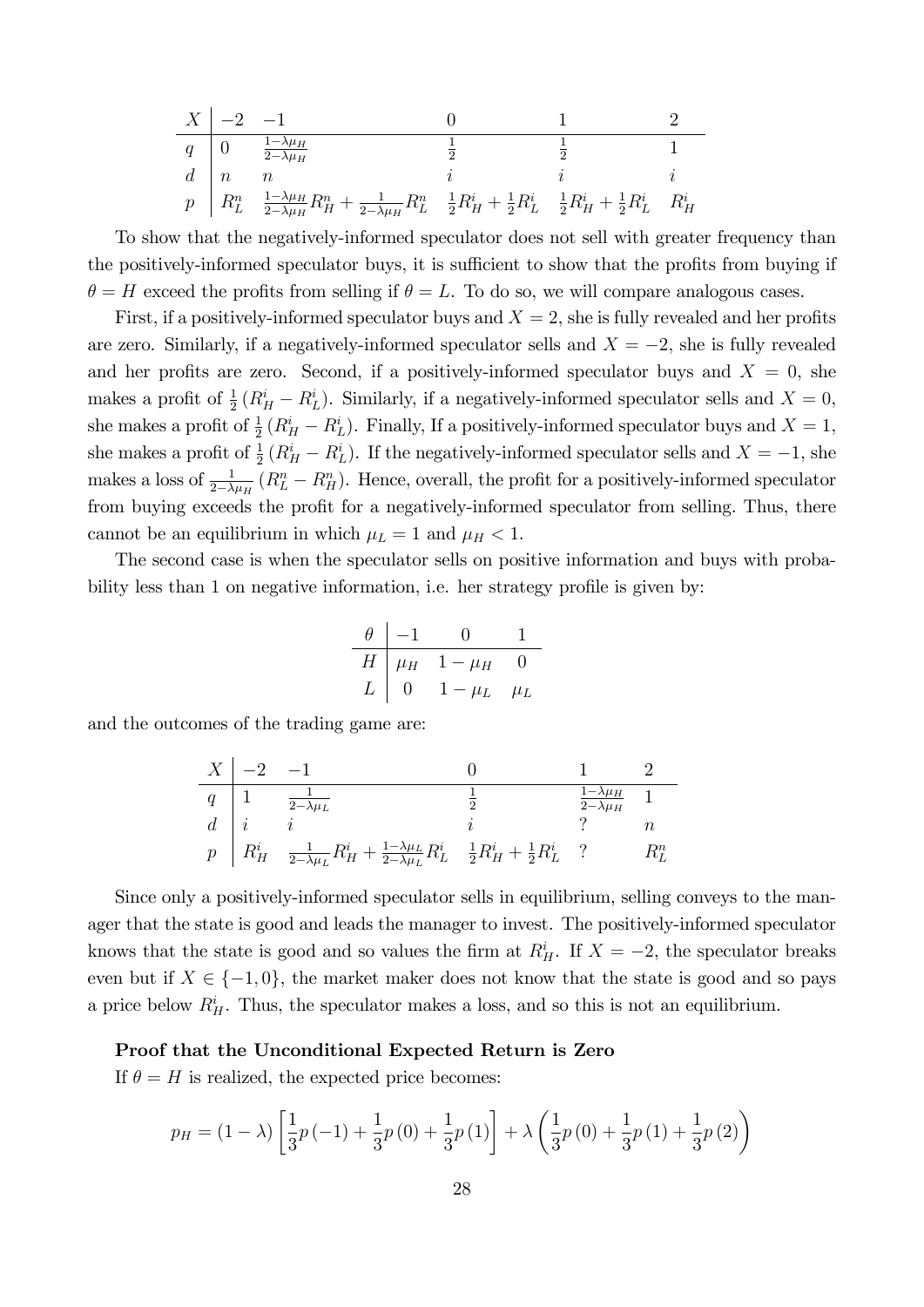and so the short-run return to good news is

$$
p_H - p^{ante} = \frac{\lambda}{6} [p(2) - p(-1)] > 0.
$$

If  $\theta = L$  is realized, the expected price becomes:

$$
p(\theta = L) = \frac{1}{3} (p(0) + p(1) + p(2))
$$
  
=  $\frac{1}{3} \left( \frac{1 - \lambda}{2 - \lambda} R_H^n + \frac{1}{2 - \lambda} R_L^n \right) + \frac{1}{3} (R_H^i + R_L^i).$ 

and so the short-run return to bad news is

$$
p(\theta = L) - p^{ante} = \frac{\lambda}{6} \left[ \left( \frac{1 - \lambda}{2 - \lambda} R_H^n + \frac{1}{2 - \lambda} R_L^n \right) - R_H^i \right]
$$

$$
= \frac{\lambda}{6} \left[ p(2) - p(-1) \right] < 0.
$$

Note that  $p(\theta = H) - p^{ante} = -(p(\theta = L) - p^{ante})$ : the negative effect of bad news equals the positive effect of good news. Thus, the unconditional expected return is zero, consistent with market efficiency.

# $\mathbf{B} \quad \mathbf{The \; Case \; of} \; \gamma > \frac{1}{2}$

We now consider the case of  $\gamma > \frac{1}{2}$ . Now, correction is the ex ante optimal decision. Since, under correction, firm value is now higher under state  $L$ , and correction occurs more frequently with  $\gamma > \frac{1}{2}$ , seeing that  $\theta = L$  is effectively good news for the firm. Thus, we now refer to a speculator who observes  $\theta = L$  as positively-informed, and one who observes  $\theta = H$  as negatively-informed. We first assume that the speculator pursues the following strategy:

$$
\begin{array}{c|cc}\n\theta & -1 & 0 & 1 \\
\hline\nH & \mu_H & 1 - \mu_H & 0 \\
L & 0 & 1 - \mu_L & \mu_L\n\end{array}
$$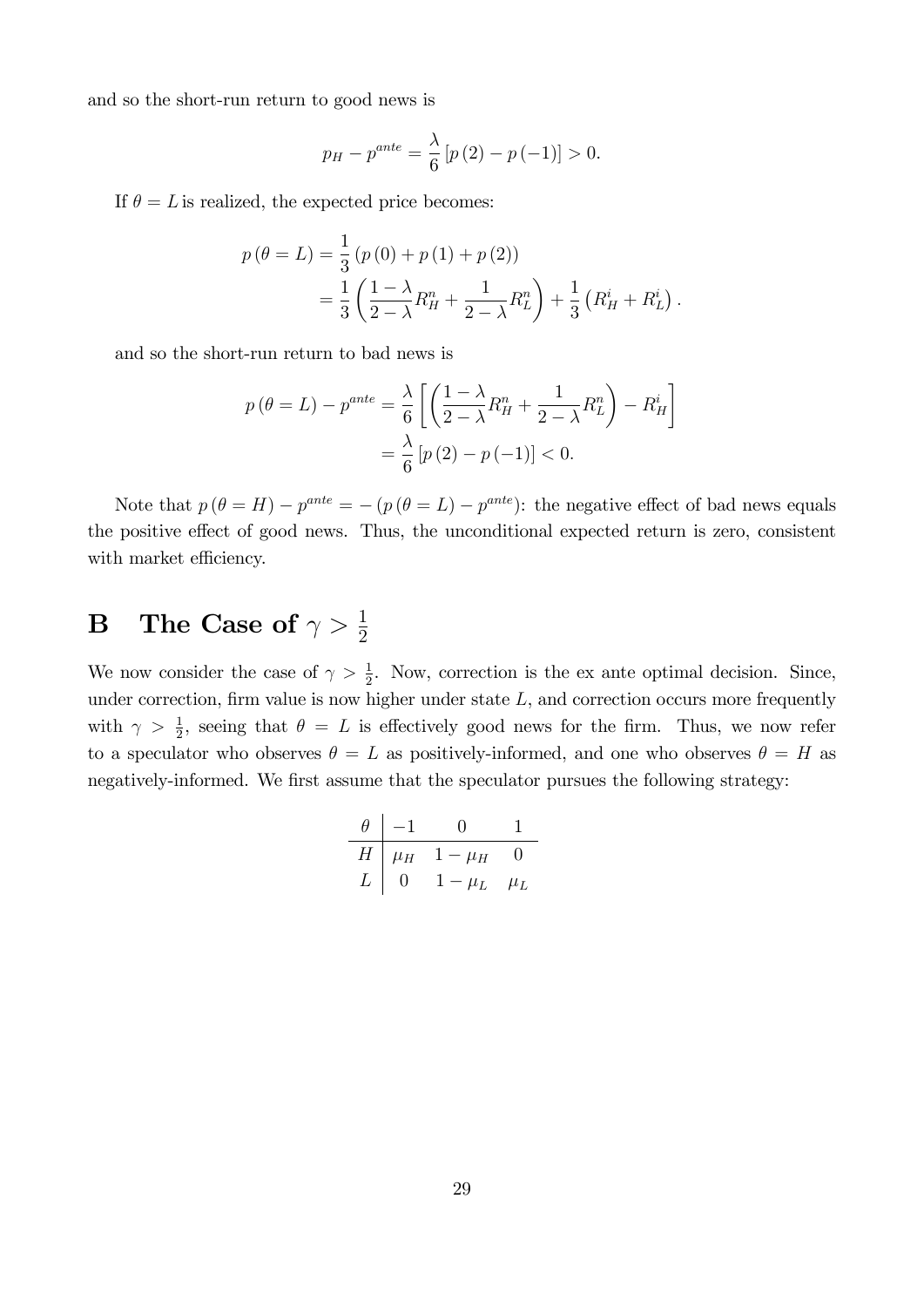i.e. the positively-informed speculator never sells and the negatively-informed speculator never buys. (We will prove this formally later.) Using Bayes' rule yields:

$$
q(2) = \frac{0}{0 + \mu_L}
$$
  
\n
$$
= 0;
$$
  
\n
$$
q(1) = \frac{(1 - \mu_H)\lambda(1/3) + (1 - \lambda)(1/3)}{(1 - \mu_H)\lambda(1/3) + (1 - \lambda)(1/3) + \lambda(1/3) + (1 - \lambda)(1/3)}
$$
  
\n
$$
= \frac{1 - \lambda\mu_H}{2 - \lambda\mu_H};
$$
  
\n
$$
q(0) = \frac{\lambda\mu_H(1/3) + \lambda(1 - \mu_H)(1/3) + (1 - \lambda)(1/3)}{\lambda\mu_H(1/3) + \lambda(1 - \mu_H)(1/3) + (1 - \lambda)(1/3) + \lambda\mu_L(1/3) + \lambda(1 - \mu_L)(1/3) + (1 - \lambda)(1/3)}
$$
  
\n
$$
= \frac{1}{2};
$$
  
\n
$$
q(-1) = \frac{\lambda\mu_H(1/3) + \lambda(1 - \mu_H)(1/3) + (1 - \lambda)(1/3)}{\lambda\mu_H(1/3) + \lambda(1 - \mu_H)(1/3) + (1 - \lambda)(1/3) + \lambda(1 - \mu_L)(1/3) + (1 - \lambda)(1/3)}
$$
  
\n
$$
= \frac{1}{2 - \lambda\mu_L};
$$
  
\n
$$
q(-2) = \frac{\lambda\mu_H(1/3)}{\lambda\mu_H(1/3)}
$$
  
\n
$$
= 1.
$$

Thus, sequential rationality implies the following table:

$$
\begin{array}{c|cccc}\nX & -2 & -1 & 0 & 1 & 2\\
\hline\nq & 1 & \frac{1}{2-\lambda\mu_L} & \frac{1}{2} & \frac{1-\lambda\mu_H}{2-\lambda\mu_H} & 0\\
d & i & ? & n & n\\
p & R_H^i & ? & \frac{1}{2}R_H^n + \frac{1}{2}R_L^n & \frac{1-\lambda\mu_H}{2-\lambda\mu_H}R_H^n + \frac{1}{2-\lambda\mu_H}R_L^n & R_L^n\n\end{array}
$$

We first consider the positively-informed speculator who observes  $\theta = L$ . If she chooses to buy one unit:

- W.p.  $\frac{1}{3}$ ,  $X = 2$  and she is fully revealed, so trading profits are zero.
- W.p.  $\frac{1}{3}$ ,  $X = 1$  and she pays  $\frac{1-\lambda\mu_H}{2-\lambda\mu_H}R_H^n + \frac{1}{2-\lambda}$  $\frac{1}{2-\lambda\mu_H}R_L^n$  for a share which is worth  $R_L^n$ , which yields a profit of  $\frac{1-\lambda\mu_H}{2-\lambda\mu_H}(R_L^n - R_H^n) > 0$ .
- W.p.  $\frac{1}{3}$ ,  $X = 0$  and she pays  $\frac{1}{2}R_H^n + \frac{1}{2}R_L^n$  for a share which is worth  $R_L^n$ , which yields a profit of  $\frac{1}{2}(R_L^n - R_H^n) > 0$ .

Therefore, a positively-informed speculator will choose to buy and receives an ex-ante profit of  $\frac{1}{3}$   $\left[\frac{1-\lambda\mu_H}{2-\lambda\mu_H}\right]$  $\frac{1-\lambda\mu_H}{2-\lambda\mu_H}(R_L^n - R_H^n) + \frac{1}{2}(R_L^n - R_H^n)]$  (gross of trading costs).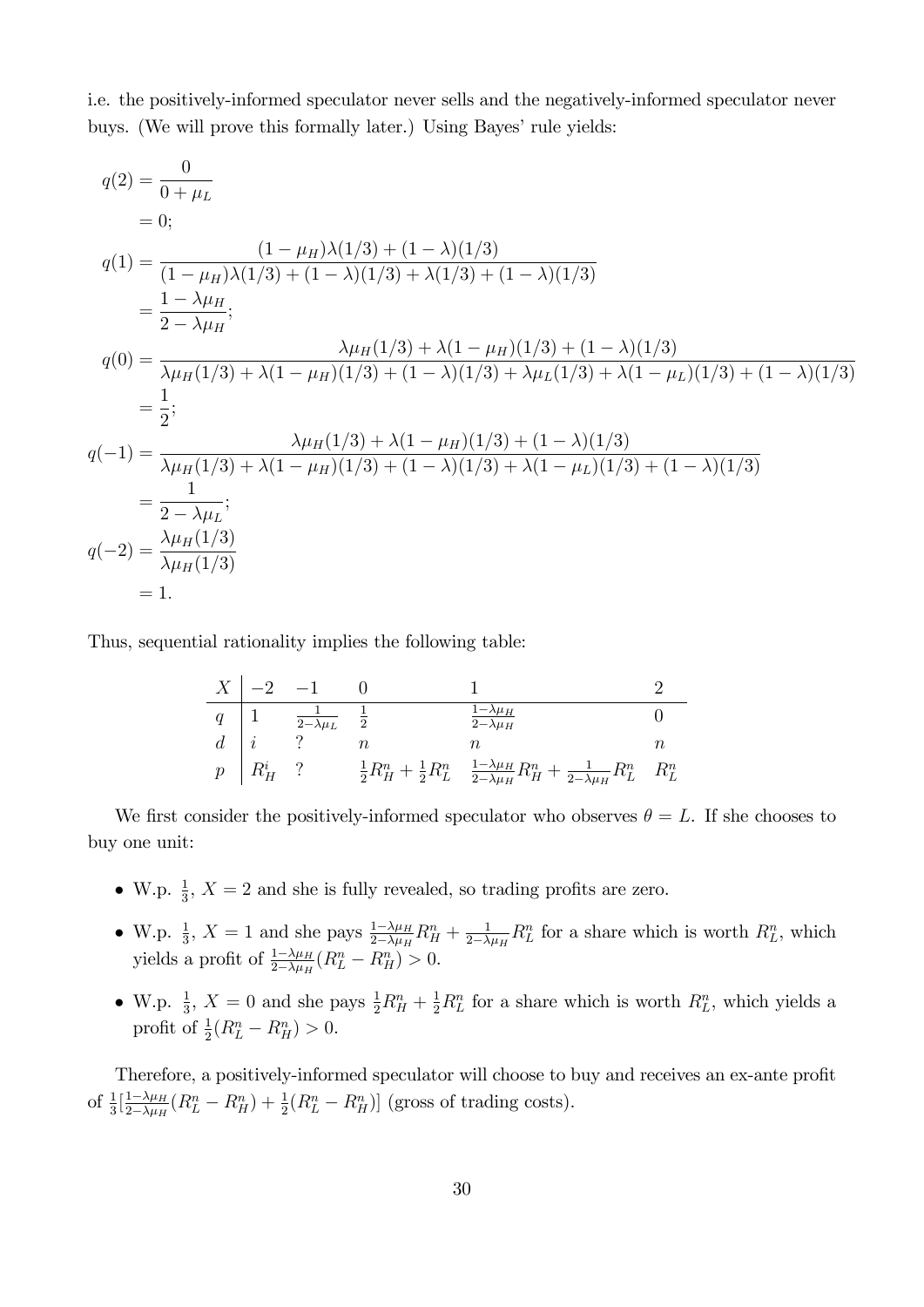We assume that  $\frac{1}{2-\lambda} > \gamma$ , so that observing  $X = -1$  causes the manager's decision to chance, i.e. there is a feedback effect. The table becomes:

$$
\begin{array}{c|cccc}\nX & -2 & -1 & 0 & 1 & 2\\
\hline\nq & 1 & \frac{1}{2-\lambda} & \frac{1}{2} & \frac{1-\lambda\mu_H}{2-\lambda\mu_H} & 0\\
d & i & i & n & n & n\\
p & R_H^i & \frac{1}{2-\lambda}R_H^i + \frac{1-\lambda}{2-\lambda}R_L^i & \frac{1}{2}R_H^n + \frac{1}{2}R_L^n & \frac{1-\lambda\mu_H}{2-\lambda\mu_H}R_H^n + \frac{1}{2-\lambda\mu_H}R_L^n & R_L^n\n\end{array}
$$

We now consider the negatively-informed speculator who observes  $\theta = H$ . If she sells,

- W.p.  $\frac{1}{3}$ ,  $X = -2$  and she is fully revealed, so trading profits are zero.
- W.p.  $\frac{1}{3}$ ,  $X = -1$  and she receives  $\frac{1}{2-\lambda}R_H^i + \frac{1-\lambda}{2-\lambda}R_L^i$  for a share which is worth  $R_H^i$ , which yields a profit of  $\frac{1}{3} \frac{1-\lambda}{2-\lambda}$  $\frac{1-\lambda}{2-\lambda}(R_L^i - R_H^i) < 0.$
- W.p.  $\frac{1}{3}$ ,  $X = 0$  and she receives  $\frac{1}{2}R_H^n + \frac{1}{2}R_L^n$  for a share which is worth  $R_H^n$ , which yields a profit of  $\frac{1}{3}$ 1  $\frac{1}{2}(R_L^n - R_H^n) > 0.$

Note that the case of  $X = -1$  represents a limit to arbitrage similar to the core model. By selling, the negatively-informed speculator changes the decision towards continuation. Continuation is indeed optimal since  $\theta = H$ , and so the act of arbitrage improves the firm's decision and reduces the profitability of a short position. Thus, the speculator makes a loss. Overall, her ex-ante profit is  $\frac{1}{3} \frac{1-\lambda}{2-\lambda}$  $\frac{1-\lambda}{2-\lambda}(R_L^i - R_H^i) + \frac{1}{3}$ 1  $\frac{1}{2}(R_L^n - R_H^n).$ 

Therefore, if the trading cost  $\kappa$  satisfies the following conditions:

$$
\frac{1}{3}\left(R_L^n - R_H^n\right) > \kappa > \frac{1}{3} \left[\frac{1-\lambda}{2-\lambda}\left(R_L^i - R_H^i\right) + \frac{1}{2}\left(R_L^n - R_H^n\right)\right],
$$

then  $\mu_H = 0$  and  $\mu_L = 1$ . Since  $R_L^i < R_H^i$ , there always exists a set of trading costs  $\kappa$  that satisfies the above inequalities. The table becomes

| $X \mid -2 \quad -1$ |                                                                                                                                                                                                                                                                                                                                                                                       |  |  |
|----------------------|---------------------------------------------------------------------------------------------------------------------------------------------------------------------------------------------------------------------------------------------------------------------------------------------------------------------------------------------------------------------------------------|--|--|
|                      |                                                                                                                                                                                                                                                                                                                                                                                       |  |  |
|                      |                                                                                                                                                                                                                                                                                                                                                                                       |  |  |
|                      | $\begin{tabular}{ c c c c c } \hline $q$ & $1$ & $\frac{1}{2-\lambda}$ & $\frac{1}{2}$ & $\frac{1}{2}$ & $0$ \\ $d$ & $i$ & $i$ & $n$ & $n$ & $n$ & $n$ \\ $p$ & $R_{H}^{i}$ & $\frac{1}{2-\lambda}R_{H}^{i}+\frac{1-\lambda}{2-\lambda}R_{L}^{i}$ & $\frac{1}{2}R_{H}^{n}+\frac{1}{2}R_{L}^{n}$ & $\frac{1}{2}R_{H}^{n}+\frac{1}{2}R_{L}^{n}$ & $R_{L}^{n}$ \\ \hline \end{tabular}$ |  |  |

We now wish to verify that the positively-informed speculator indeed does not wish to sell, and the negatively-informed speculator indeed does not wish to buy. If the negatively-informed speculator buys, then

- W.p.  $\frac{1}{3}$ ,  $X = 2$  and she receives a profit of  $R_H^n R_L^n$ .
- W.p.  $\frac{1}{3}$ ,  $X = 1$  and she receives a profit of  $\frac{1}{2}(R_H^n R_L^n)$ .